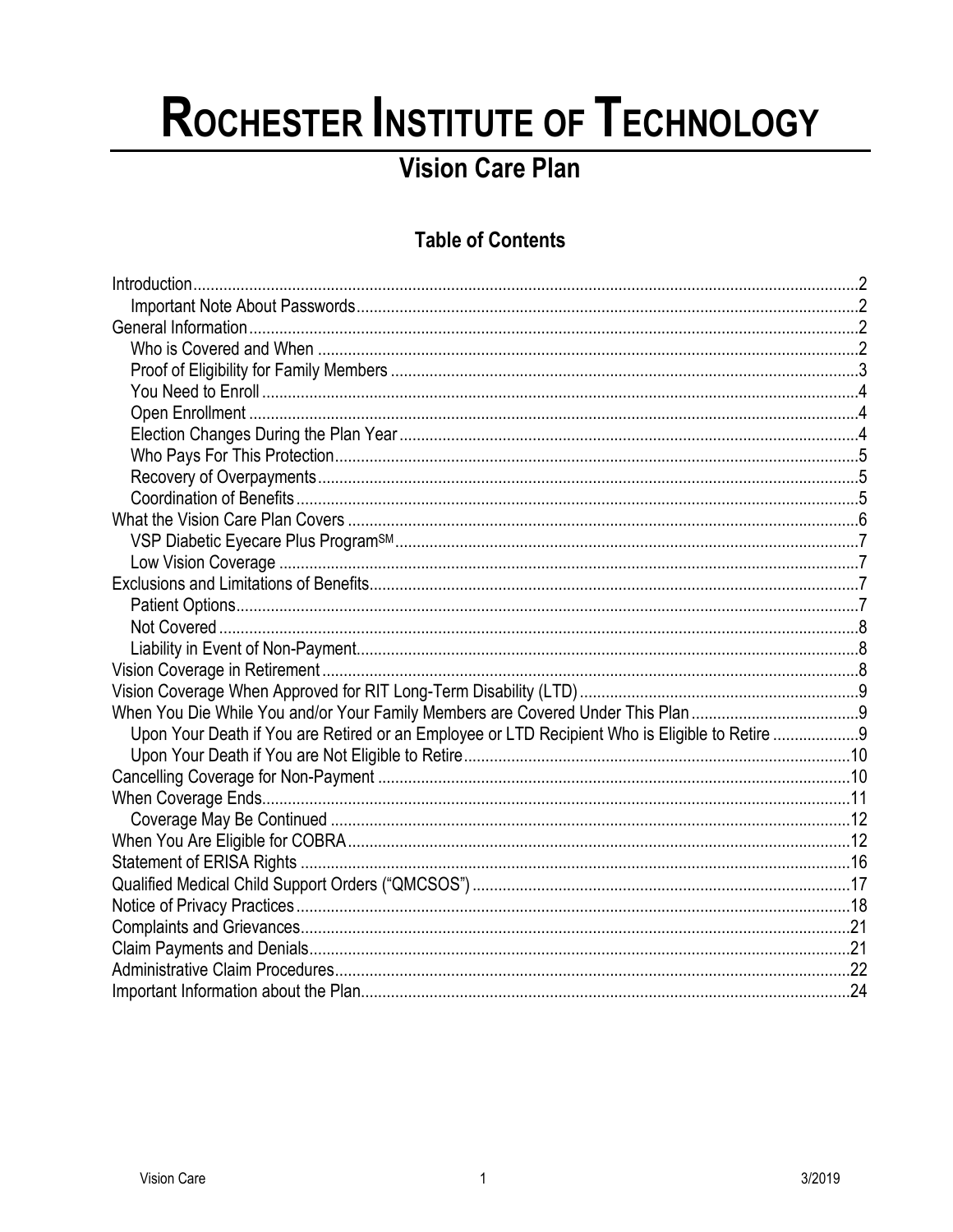*RIT reserves the right to modify or terminate all or any portion of the employee benefits package at any time with or without notice. Such changes automatically will apply to you and your employment relationship with RIT. Participation in these plans is provided to eligible employees and does not constitute a guarantee of employment, and requires continued employment and eligibility.*

# <span id="page-1-0"></span>**Introduction**

The RIT Vision Care Plan is designed to cover much of the cost of prescription eyeglasses and contact lenses. This summary addresses important topics such as eligibility, changing your election, appealing the denial of a claim, and what happens when your coverage ends. In addition, this summary describes the benefit provisions of the Plan, which is a fully-insured plan administered by VSP.

This summary is for regular faculty, regular staff, adjunct faculty, and adjunct staff, as well as retirees, LTD recipients and survivors.

# <span id="page-1-1"></span>*Important Note About Passwords*

Password security is critical due to the confidential, private, and financial data that is available online. The employee/participant/covered family member is responsible for maintaining security of their passwords and adhering to RIT information security polices and standards.

# <span id="page-1-2"></span>**General Information**

# <span id="page-1-3"></span>*Who is Covered and When*

Regular full-time and part-time employees scheduled to work nine or more months are eligible to participate in the plan 12 months per year; regular full-time and part-time employees scheduled to work less than nine months are eligible to participate in the plan when working as an RIT employee. Adjunct employees are eligible to participate in semesters in which they work at RIT. If you elect coverage, it can begin on the first day of the month on or after your date of employment. You need to enroll, however, and authorize the payroll deductions to pay your share of the cost before coverage can begin. If your contribution is too high to be deducted from your pay, we will set you up for billing by our outside billing administrator and you will pay with after-tax dollars. You must enroll within 31 days from your date of hire; otherwise, you cannot enroll until the fall open enrollment, effective January 1 of the following year. If you are not at work on the day coverage is supposed to start, coverage will become effective on the day you return to active employment.

You also may obtain coverage for your spouse or domestic partner and/or eligible children by enrolling in two person or family coverage and authorizing payroll deductions (or billing if your pay is too small) to pay your share of the cost. You may not cover your spouse/domestic partner as a dependent if your spouse is enrolled for coverage as an employee. No child can be covered as both an employee and a dependent.

Please refer to the [separate summary](https://www.rit.edu/fa/humanresources/content/covering-your-domestic-partner) on providing benefits for your domestic partner.

The eligibility rules for children are as follows:

- The child of the employee or the employee's spouse who is under age 26.
- The child of the employee's domestic partner who is under age 26 *(NOTE: if the child is not claimed as a dependent on the employee's federal income tax return, this benefit will be taxable).*
- The foster child (under age 18) of the employee, defined as an individual who is placed with the employee by an authorized placement agency or by judgment decree, or other court order.
- Any other child who is under age 26, and
	- $\circ$  for whom the employee is the legal guardian or custodian, and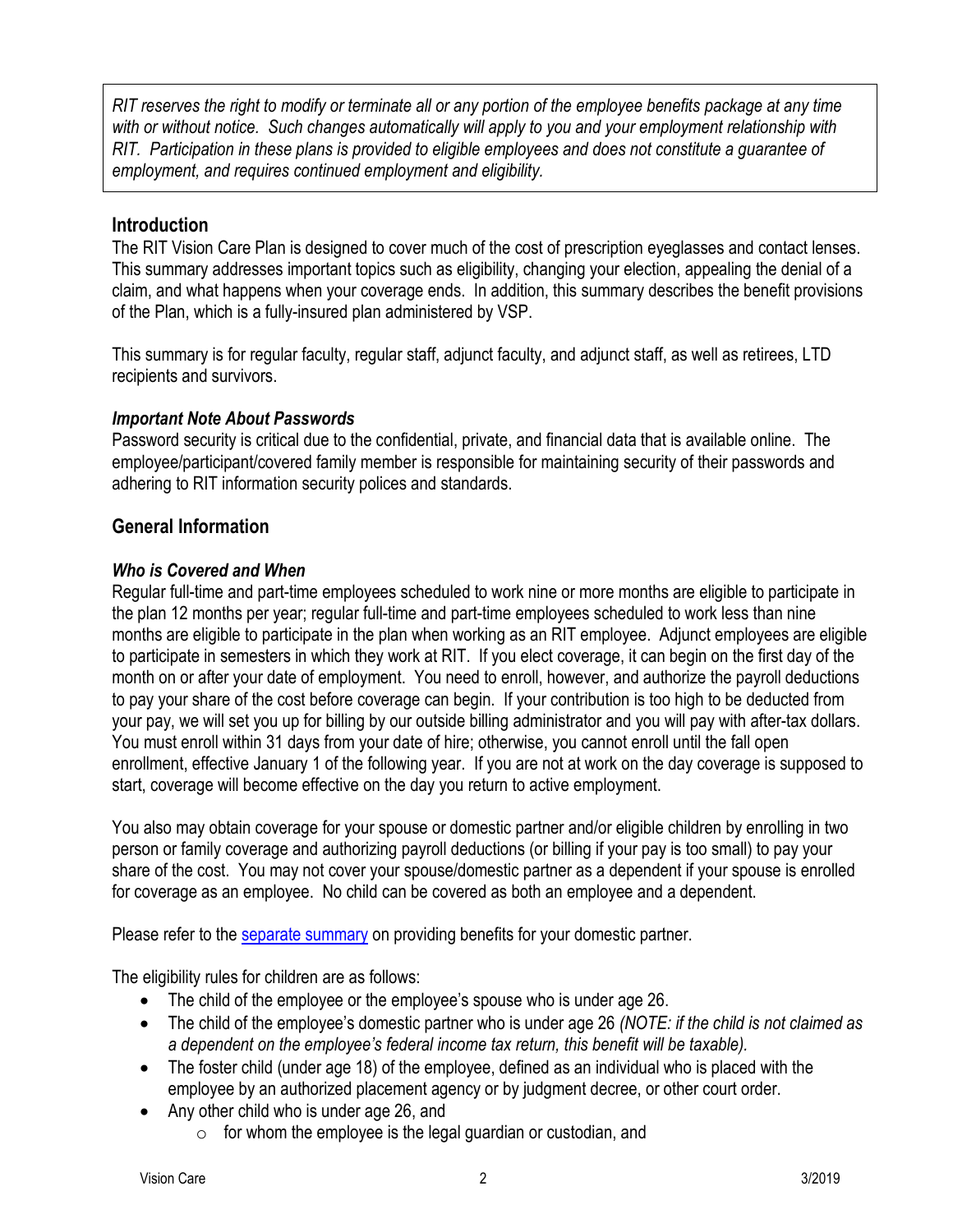- o who resides in the employee's home, and
- $\circ$  who is claimed as a tax dependent on the employee's federal income tax return.

Coverage for your dependents usually begins when your coverage begins. However, if your spouse/partner or a child is confined in an institution or at home for medical reasons when coverage is supposed to begin, coverage will become effective on the first day the person is no longer confined.

A spouse who is divorced from you is not eligible for coverage under the Plan (except under the provisions of COBRA, as described later in this summary), even if a court orders you to provide coverage for your former spouse. If you have an eligible dependent who is also an RIT employee, he or she may be covered either as an employee or as a dependent, but not both.

Also eligible for coverage under this Plan are those in the following categories, both pre-Medicare and Medicare-eligible, who meet the requirements described later in this summary.

- Retirees and spouse/partner/children
- LTD recipients and spouse/partner/children
- Surviving spouse/partner/children.

# *Eligibility for Retirement*

Eligibility for retirement from RIT is based on multiple factors. Detailed eligibility rules for retirement, that are applicable to all benefit plans that are available to RIT retirees, can be found in the Summary Plan Descriptions (SPDs) for RIT's Group Health Insurance Plan and the RIT Retiree-Only Health Reimbursement Arrangement Plan. These SPDs are available on the RIT Human Resources-Benefits website, or a hard copy is available by request.

# <span id="page-2-0"></span>*Proof of Eligibility for Family Members*

RIT has a family member verification (FMV) process to ensure that only those people who are eligible for benefits are covered and that the proper tax status is applied. It is important that RIT and employees are spending money as intended and that required taxes are paid.

The process is a simple one; copies of the eligibility verification documents only need to be provided *once* for an individual regardless of future benefit plan enrollments (e.g., if you cover your spouse only under dental and later add your spouse to your vision coverage, you will not need to provide another copy of the verification document).

Generally, the approved documents are a marriage certificate for a spouse, a birth certificate for a child, and an affidavit for your eligible domestic partner; refer to the benefits page of the HR website for more details on accepted documents. Copies of verification documents should be provided as follows:

New hires: a new employee must provide the eligibility verification documents before family members can be added to the various benefits coverage.

Mid-Year Changes: generally, the employee must provide the eligibility verification documents before family members can be added to the various benefits coverage. In the case where the document is not available (e.g., birth certificate for a new baby), the family member will be added to the coverage but the employee must provide the required proof within 30 days; otherwise, coverage will be cancelled for the family member.

Open Enrollment Changes: the employee must provide eligibility verification documents by the end of the open enrollment period for any family members added to the coverage. If the documentation is not provided, the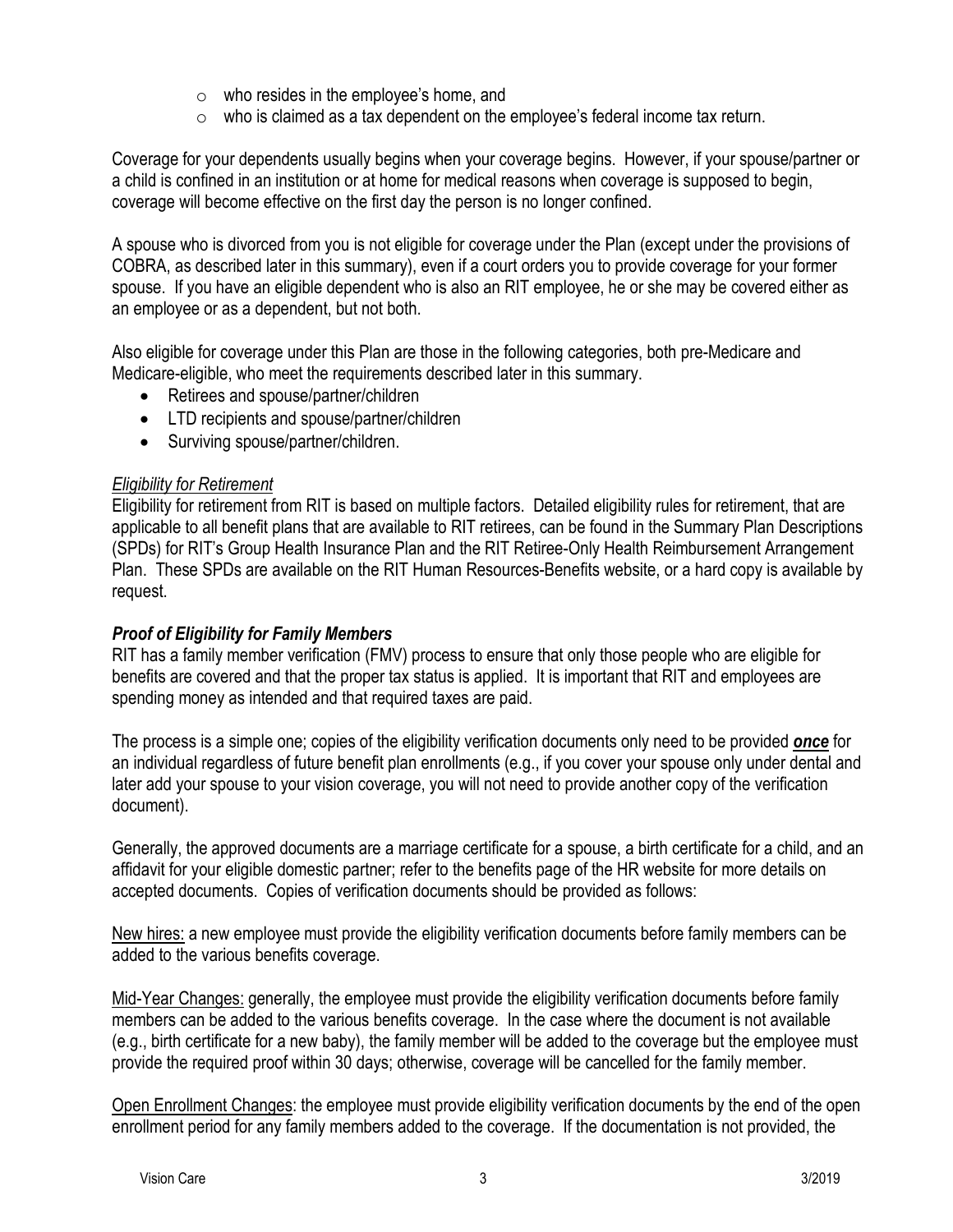open enrollment change will not be processed and the family member will not be added to the coverage effective January 1.

#### <span id="page-3-0"></span>*You Need to Enroll*

Vision Care Plan coverage is not automatic; you need to complete an enrollment form for coverage to take effect. On the form you indicate your election of vision care coverage, and whether you want individual, two person, or family coverage.

It is important for you to return the completed enrollment form within 31 days after you first become eligible for coverage. If you wait beyond 31 days to enroll, you will not have another opportunity to enroll until the Plan's next open enrollment.

You may have a different level of coverage than you do for your medical and/or dental coverage (e.g., you can have family medical and two person vision care).

# <span id="page-3-1"></span>*Open Enrollment*

Because vision coverage needs change from time to time, you have the opportunity once each year – effective as of January 1 - to make a change in your Vision Care Plan election. You can enroll in or cancel coverage or change your coverage level (e.g., change from individual to two person). Open enrollment changes are completed online through Oracle Employee Self-Service. If you do *not* make a change during an open enrollment period, you will have to wait until the next open enrollment period to make a change unless you experience a qualified change in status, described in the next section. You will find more details in the *Mid-Year Benefits Enrollment Change Summary* in the Other Resources section of the benefits website.

# <span id="page-3-2"></span>*Election Changes During the Plan Year*

In general, once you have enrolled in the Plan, you cannot change your coverage level or cancel coverage until the beginning of the next plan year. However, pursuant to federal regulations, you may be able to make midyear election changes if you meet certain criteria, as explained in items below. Your requested election change must be consistent with the reason for the change, as defined by the Internal Revenue Service. For example, it would be consistent for an employee with two-person coverage that adopts a child during the year to change his or her election to family coverage. It would not be consistent to move from a family contract to a single contract. Changes must be made within 31 days of the event that gives you the right to make a new election. The Plan Administrator may require you to submit certain documentation related to your reason for making a mid-year election change. New elections will become effective on the qualifying event date.

Your benefit elections may be changed – consistent with the event - to reflect the following events:

# *1. Qualified Change in Status*

The following events constitute a qualified change in status:

- a change in legal marital status: for example, a marriage or divorce
- a change in the number of dependents: for example, the birth of a child, an adoption, a death, and so on
- a change in a dependent's eligibility: for example, a child reaches the maximum age under a medical plan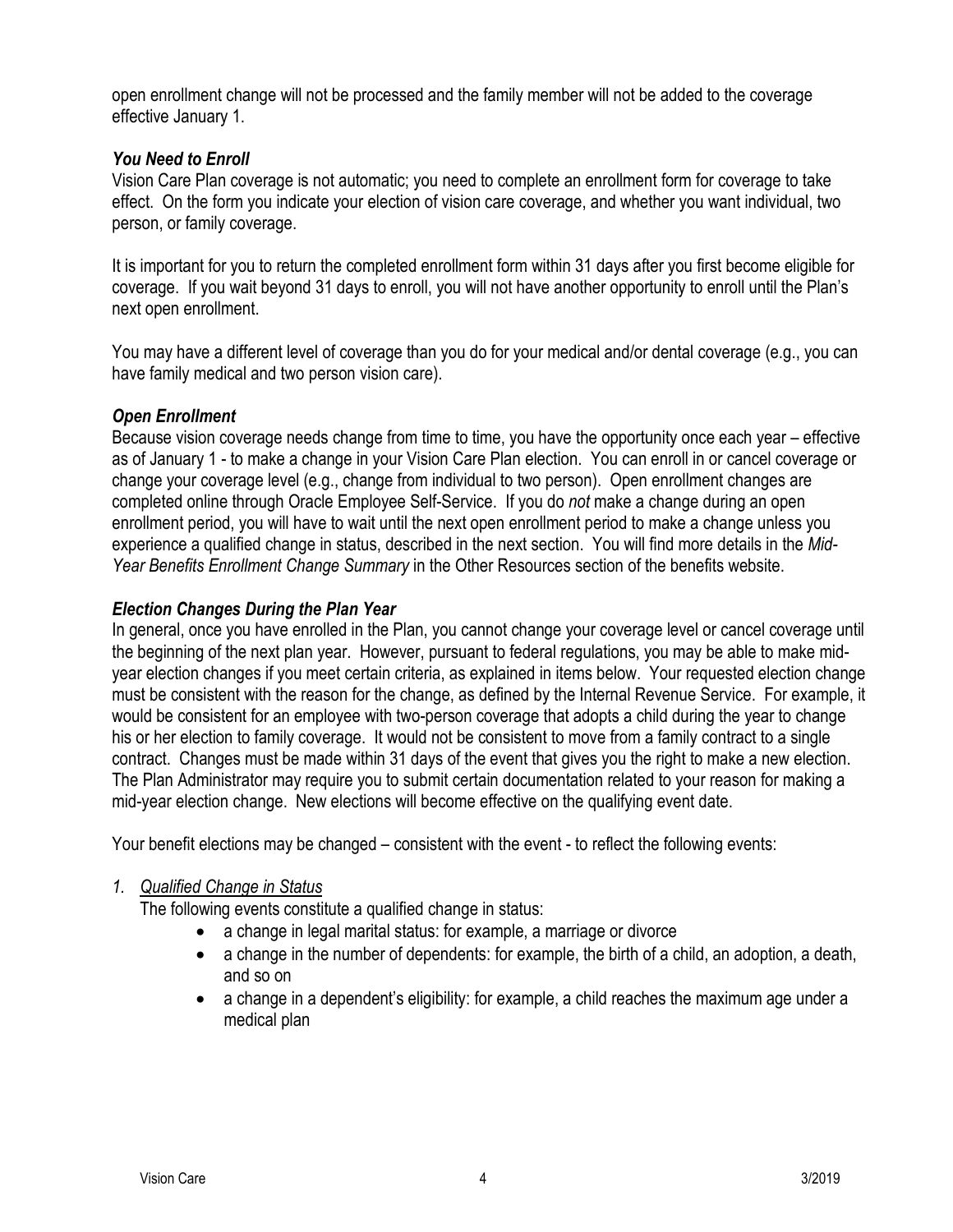# *2. Change in Employment Status*

The following events constitute a change in employment status where they affect you or your spouse or child:

- termination of employment
- commencement of employment
- commencement or return from an unpaid leave of absence
- change in employment classification that makes the person either eligible or ineligible to participate in a plan (for example, a change from full-time to part-time status, or the reverse, if such a change affects one's eligibility to participate in a plan).

# *3. Changes in Employee's Cost of Coverage*

With respect to your pre-tax premium contributions, you are permitted to make a mid-year election change if there is a significant increase in the cost of the plan. If there is an ordinary increase or decrease in premiums, your payroll deductions will be automatically adjusted to reflect this change. Any determination of what constitutes a "significant increase" will be made by RIT.

# *4. Changes in Coverage*

If the coverage provided by the plan is significantly curtailed, you may revoke your prior election with regard to the plan.

# *5. Qualified Medical Child Support Orders (QMCSO)*

If a court ordered judgment requires you to provide health care coverage for a child or foster child, or if the order requires someone else to provide coverage, which you were previously providing, you may make mid-year election changes consistent with the QMCSO.

# <span id="page-4-0"></span>*Who Pays For This Protection*

This is a voluntary plan, with the employee paying the full premium. The premium contribution is usually deducted on a pre-tax basis. However, if your contribution is too high to be deducted from your pay, we will set you up for billing by our outside billing administrator and you will pay with after-tax dollars. Your cost will be based on whether you choose individual, two person or family coverage. Eligible Retirees and Survivors are billed by our outside billing administrator. LTD recipients will have their contribution amount deducted from the insurance company's LTD benefit payment unless the deduction is higher than the payment; if that occurs, LTD recipients will be billed monthly by our outside billing administrator. All payments are made on an after-tax basis

Refer to the separate contribution summaries for the employee contribution amounts and retiree/LTD/survivor contribution amounts. These rates are subject to change.

# <span id="page-4-1"></span>*Recovery of Overpayments*

If any benefit is paid in error to you or a provider, the Plan has the right to recover the amount overpaid. You, your dependent or legal representative shall, on request, provide the Plan with information, sign any documents, make repayment, and do whatever else the Plan says is necessary to recover an overpayment. Any failure to cooperate may result in the Plan's seeking reimbursement directly from you, your dependent or your estate, through legal action.

# <span id="page-4-2"></span>*Coordination of Benefits*

If you have vision care coverage under another group plan in addition to this one - through that of a spouse/partner, for example - the total benefits you are eligible to receive could be greater than your actual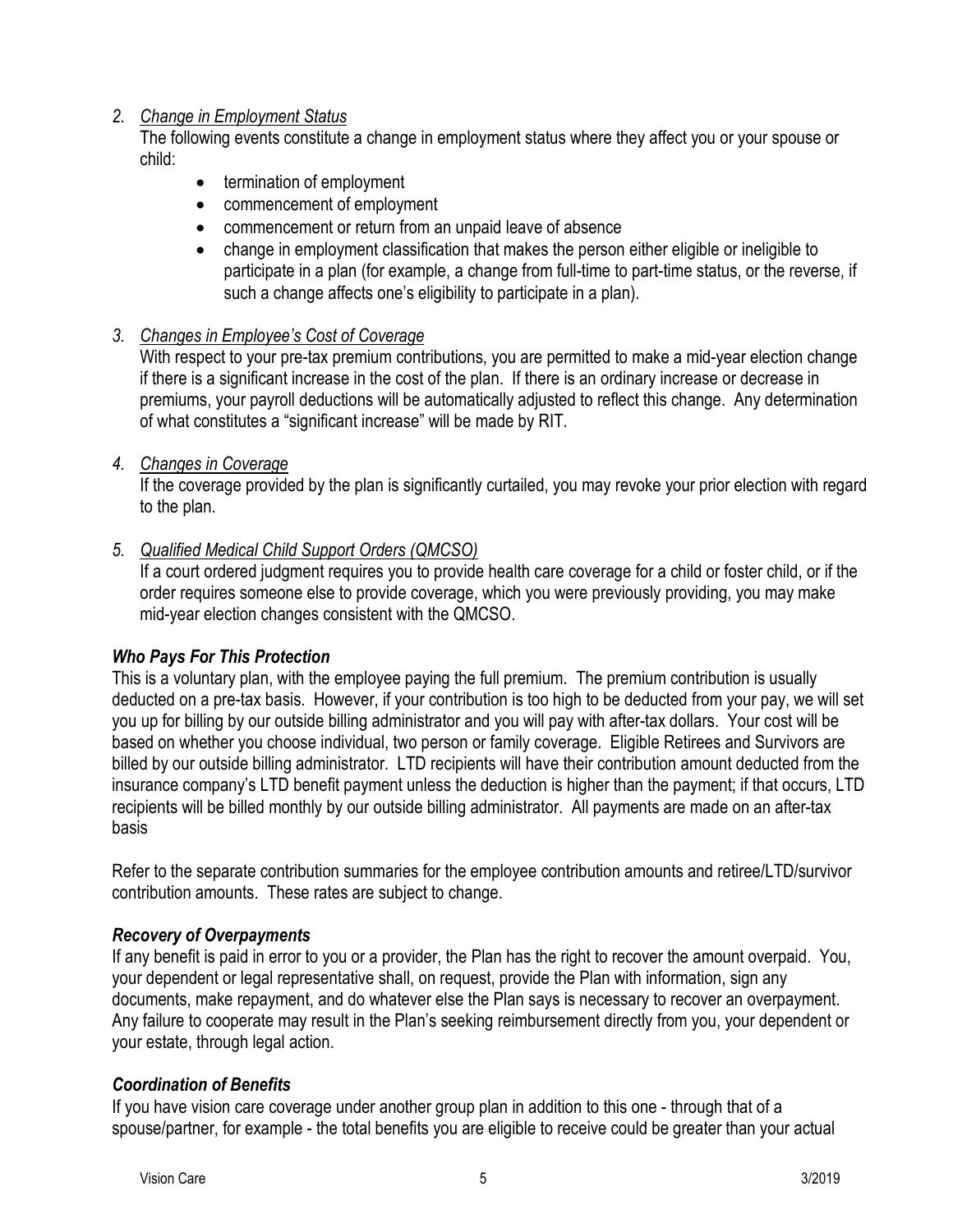expenses. To help eliminate this duplicate spending, our Plan's coverage is coordinated with other group plans with which you have coverage. This means that when the RIT Plan pays second, benefits will be adjusted so that the total payments from both plans won't be more than 100% of total covered charges.

For your own claims and those of your spouse/partner, the plan that pays first is the one that covers you, your spouse or partner as an employee. If your children are covered by more than one plan, the plan of the parent whose birthday occurs earlier in the year will pay benefits first. However, if you are separated or divorced, the plan of the parent who has financial responsibility for the child's health care expenses will pay first. If there is no court decree for health care coverage, then the plan of the parent who has custody of the child will pay first. Where none of these situations apply, the plan that you're covered under the longest will pay first.

# <span id="page-5-0"></span>**What the Vision Care Plan Covers**

Benefits are available under this plan if you receive services from a participating provider. You can find VSP providers on their website at [www.vsp.com](http://www.vsp.com/) or by calling them at (800) 877-7195/v and (800) 428-4833/TTY Monday – Friday 8 a.m. to 10 p.m., Eastern Time. You can print a Member ID card from the VSP website.

You will not receive an ID card from VSP. And, when you go to a VSP provider, you simply let them know you are a VSP member and they will take care of the rest (no claim forms to file). The ID number will be your RIT University ID (UID) number.

If you or a covered family member receives coverage from a non-VSP provider, you should pay the provider's full fee at the time of service and then submit an itemized bill to VSP for reimbursement according to the schedule of allowances. Discounts do not apply for vision care benefits obtained from non-VSP Providers, so your cost is likely to be higher if you receive services from a non-VSP Provider. If you go to a VSP provider, the coverage is as follows:

Eye Exam: A routine eye exam is covered once per calendar year with a \$15 copay. A diabetic eye exam has a \$20 copay (see details below about the VSP Diabetic Eyecare Plus Program<sup>SM</sup>.

Lenses: VSP's standard lenses are covered in full, every calendar year, after a \$20 copay, including glass or plastic single vision, bifocal, trifocal, progressive, or other more complex lenses necessary for the patient's visual welfare. There is an additional cost for various coatings (e.g., anti-reflective, scratch, etc.), but VSP does provide a discount on these optional items.

Frames: \$130 allowance toward frames, every calendar year. If you select a frame that costs more than \$130, VSP offers a 20% discount off the amount over the retail allowance.

Contact Lenses: You may choose contacts instead of glasses (lenses and frame). There is a \$130 allowance applied to the contact lens exam (fitting & evaluation) and the contact lenses. You also receive a 15% discount off the contact lens exam before the allowance is applied.

*Some important notes:*

- You can enroll in the RIT Vision Care Plan whether or not you have RIT medical coverage they are two separate enrollments; you can have the Vision Care Plan without having RIT's medical coverage;
- If you have RIT medical coverage, your coverage level under the RIT Vision Care Plan can be different (e.g., you can have family medical coverage and two person Vision Care coverage); this gives you flexibility if some family members don't wear glasses. However, the employee needs to be covered under the Vision Care Plan in order to cover other family members.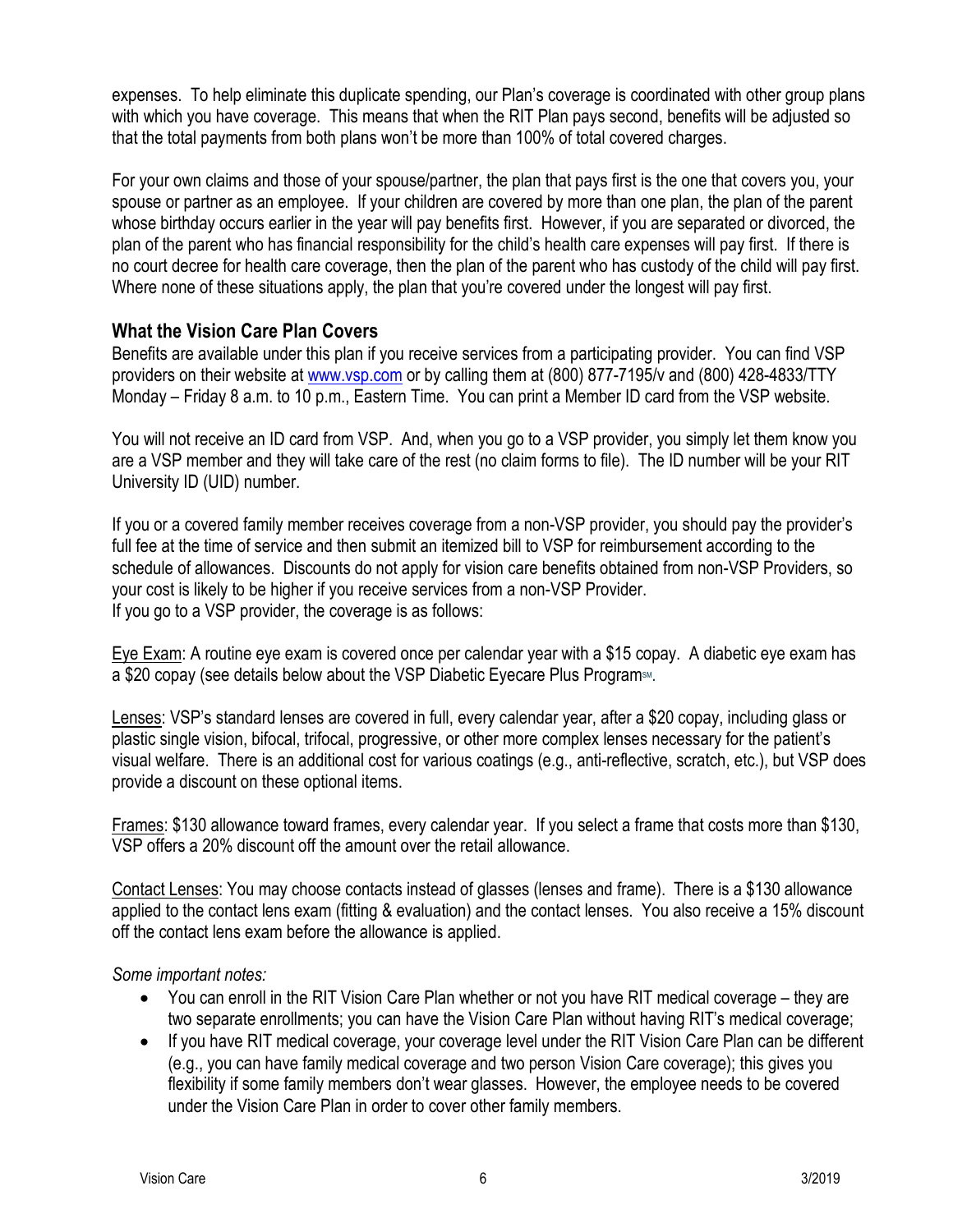# <span id="page-6-0"></span>*VSP Diabetic Eyecare Plus ProgramSM*

The VSP Diabetic Eyecare Plus Program<sup>sM</sup> provides coverage of additional eyecare services specifically for members with diabetic eye disease, glaucoma or age-related macular degeneration (AMD). Eligible members can receive both routine and follow-up medical eyecare from their VSP doctor—the doctor who already knows their eyes best. A summary of the coverage is as follows:

- The VSP Diabetic Eyecare Plus Program<sup>SM</sup> provides coverage of additional eyecare services specifically for members with diabetic eye disease, glaucoma or AMD, including:
	- $\circ$  medical follow-up exams,
	- $\circ$  visual field and acuity tests,
	- o specialized screenings and diagnostic tests,
	- $\circ$  diagnostic imaging of the retina and optic nerve,
	- $\circ$  retinal screening for eligible members with diabetes.
- The program also provides supplemental<sup>1</sup> coverage for non-surgical medical eye conditions such as diabetic retinopathy, abnormal blood vessel growth on the eye (rubeosis), and diabetic macular edema.
- Members can self-refer<sup>2</sup>, visit their VSP Provider as often as needed, and pay only a copay for services.
- <sup>1</sup> The VSP Diabetic Eyecare Plus Program pays secondary to other medical eye insurance coverage.
- <sup>2</sup> Unless referral by a primary care physician is required by the health plan.

#### <span id="page-6-1"></span>*Low Vision Coverage*

Low Vision Services are a plan benefit when specific benefit criteria are satisfied and when prescribed by the covered person's VSP Preferred Provider. Professional services for severe visual problems not correctable with regular lenses are covered as follows:

Supplemental Test: Covered in full\*

Supplemental Aids: 75% of VSP Preferred Provider's fee, up to \$1,000\*

\*maximum benefit for all Low Vision services and materials is \$1,000 every two (2) years and a maximum of two supplemental tests within a two-year period.

# <span id="page-6-2"></span>**Exclusions and Limitations of Benefits**

Some brands of spectacle frames may be unavailable for purchase as Plan Benefits, or may be subject to additional limitations. You may obtain details regarding frame availability from the VSP Member Doctor or by calling VSP's Customer Care Division at (800) 877-7195.

# <span id="page-6-3"></span>*Patient Options*

This Plan is designed to cover visual needs rather than cosmetic materials. If you or a covered family member selects any of the following extras, the Plan will pay the basic cost of the allowed lenses, and you will pay the additional costs for the options.

- Optional cosmetic processes
- Anti-reflective coating
- Color coating
- Mirror coating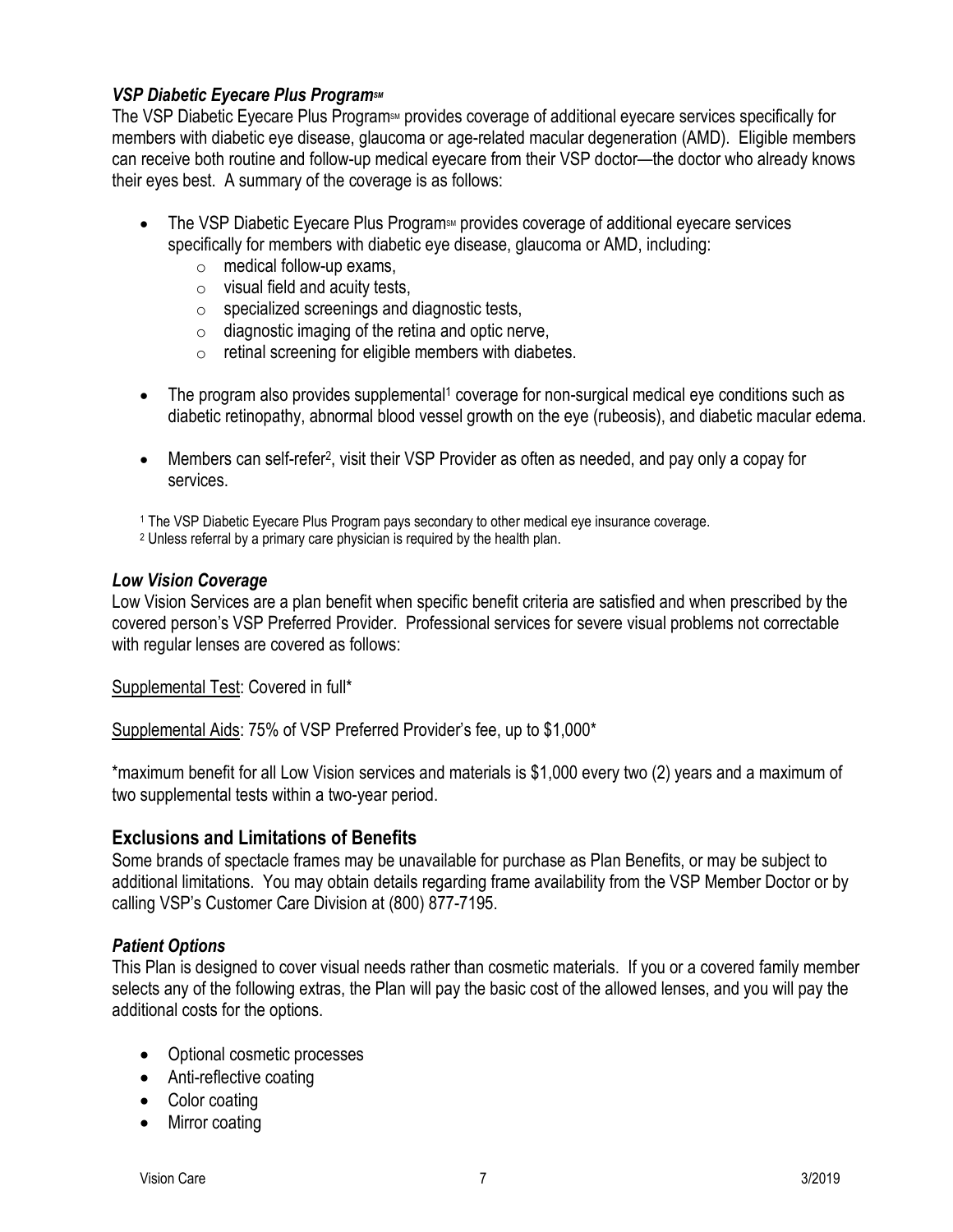- Scratch coating
- Cosmetic lenses
- Laminated lenses
- Oversize lenses
- Photochromic lenses, tinted lenses except Pink #1 and Pink #2
- UV (ultraviolet) protected lenses
- Certain limitations on low vision care

# <span id="page-7-0"></span>*Not Covered*

There are no benefits for professional services or materials connected with:

- Orthoptics or vision training and any associated supplemental testing
- Plano lenses (less than  $a \pm 0.50$  diopter power)
- Two pair of glasses in lieu of bifocals
- Replacement of lenses and frames furnished under this plan that are lost or broken, except at the normal intervals when services are otherwise available
- Replacement of lost or damaged contact lenses, except at the normal intervals when services are otherwise available.
- Medical or surgical treatment of the eyes
- Local, state and/or federal taxes, except where VSP is required by law to pay
- Services associated with Corneal Refractive Therapy (CRT) or Orthokeratology
- Corrective vision treatment of an experimental nature, unless approved by an external appeal agent
- Plano contact lenses to change eye color cosmetically
- Artistically-painted contact lenses
- Contact lens insurance policies or service contracts
- Additional office visits associated with contact lens pathology
- Contact lens modification, polishing, or cleaning
- Costs for services and/or materials above Plan Benefit allowances
- Services or materials of a cosmetic nature
- Services and/or materials not indicated on this Schedule as covered Plan Benefits

# <span id="page-7-1"></span>*Liability in Event of Non-Payment*

In the event VSP fails to pay a VSP preferred provider, you will not be held liable for any sums owed by VSP other than those not covered by the plan.

# <span id="page-7-2"></span>**Vision Coverage in Retirement**

Eligibility for retirement from RIT is based on multiple factors. Detailed eligibility rules for retirement, that are applicable to all benefit plans that are available to RIT retirees, can be found in the Summary Plan Descriptions for RIT's Group Health Insurance Plan and the RIT Retiree-Only Health Reimbursement Arrangement Plan.

If you are eligible for RIT retirement, you and your eligible family members are eligible to continue coverage under the Vision Care Plan and you will pay the full premium for the coverage. Refer to the information earlier in this summary which describes eligible family members and cost sharing.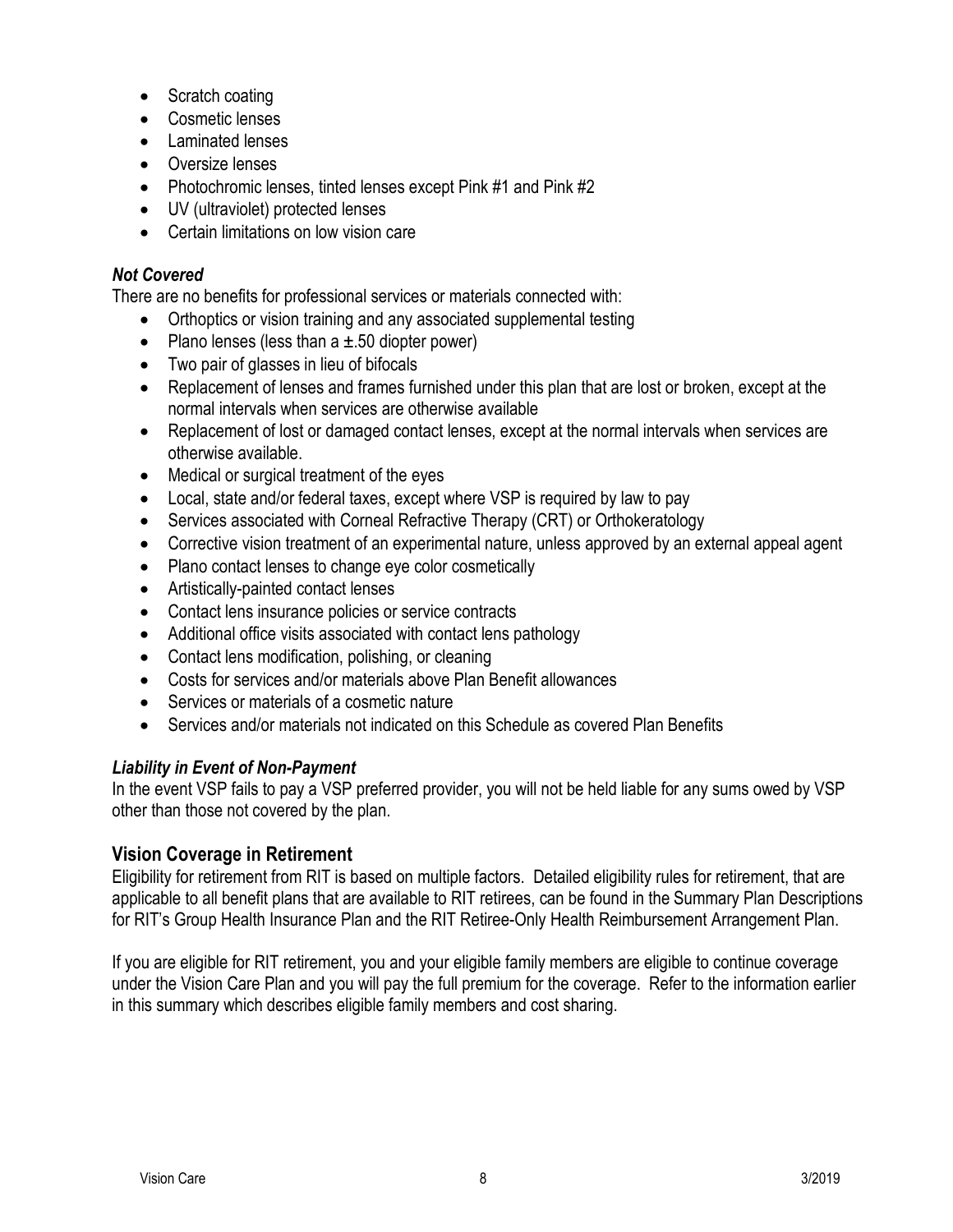# <span id="page-8-0"></span>**Vision Coverage When Approved for RIT Long-Term Disability (LTD)**

Regular full-time employees who are approved for long-term disability by RIT's insurance company are eligible for vision care coverage under this plan as outlined below. Refer to the information earlier in this summary which describes eligible family members and cost sharing.

*If your LTD effective date is prior to January 1, 2019*, coverage will continue while approved for LTD. Coverage under this plan will end when RIT's LTD insurance company determines that you are no longer eligible for LTD if you were not eligible for retirement from RIT on your LTD effective date.

When your LTD ends and you were eligible for RIT retirement on your LTD effective date, you and your eligible family members would be eligible to continue coverage under this plan under the retiree rules described above.

*If your LTD effective date is in 2019 or after*, coverage will continue while approved for LTD for up to two years from the LTD effective date. Coverage under this plan will end before two years has elapsed when RIT's LTD insurance company determines that you are no longer eligible for LTD if you were not eligible for retirement from RIT on your LTD effective date.

When you reach the two year benefits continuation maximum and you were eligible for RIT retirement on your LTD effective date, you and your eligible family members would be eligible to continue coverage under the retiree rules described above.

If your LTD ends before the two year benefit continuation maximum and you were eligible for RIT retirement on your LTD effective date, you and your eligible family members would be eligible to continue coverage under the retiree rules described above.

# <span id="page-8-1"></span>**When You Die While You and/or Your Family Members are Covered Under This Plan**

Coverage continuation for your eligible survivors is based on multiple factors and is described below.

# <span id="page-8-2"></span>*Upon Your Death if You are Retired or an Employee or LTD Recipient Who is Eligible to Retire*

If you are retired at the time of your death, RIT continues coverage for your spouse/partner (who was your spouse or partner at the time of your retirement from RIT) and any eligible child (who was your eligible child at the time of your retirement from RIT) at the appropriate level of coverage with the cost sharing rules in effect for retirees in your category. Coverage for your surviving spouse/partner will end if he/she becomes married/partnered. Coverage for your surviving child will end when he/she no longer meets the Plan's eligibility requirements.

If you die while employed at RIT and are retirement-eligible at the time of your death, RIT continues coverage for your spouse/partner (who was your spouse or partner at the time of your death) and any eligible child (who was your eligible child at the time of your death) at the appropriate level of coverage with the cost sharing rules in effect for retirees in your category. Coverage for your surviving spouse/partner will end if he/she becomes married/partnered. Coverage for your surviving child will end when he/she no longer meets the Plan's eligibility requirements.

If you die while on RIT long-term disability (LTD) and you were retirement-eligible at the time your LTD was effective, RIT continues coverage for your spouse/partner (who was your spouse or partner at the time of your death) and any eligible child (who was your eligible child at the time of your death) at the appropriate level of coverage with the cost sharing rules in effect for retirees in your category. Coverage for your surviving spouse/partner will end if he/she becomes married/partnered. Coverage for your surviving child will end when he/she no longer meets the Plan's eligibility requirements.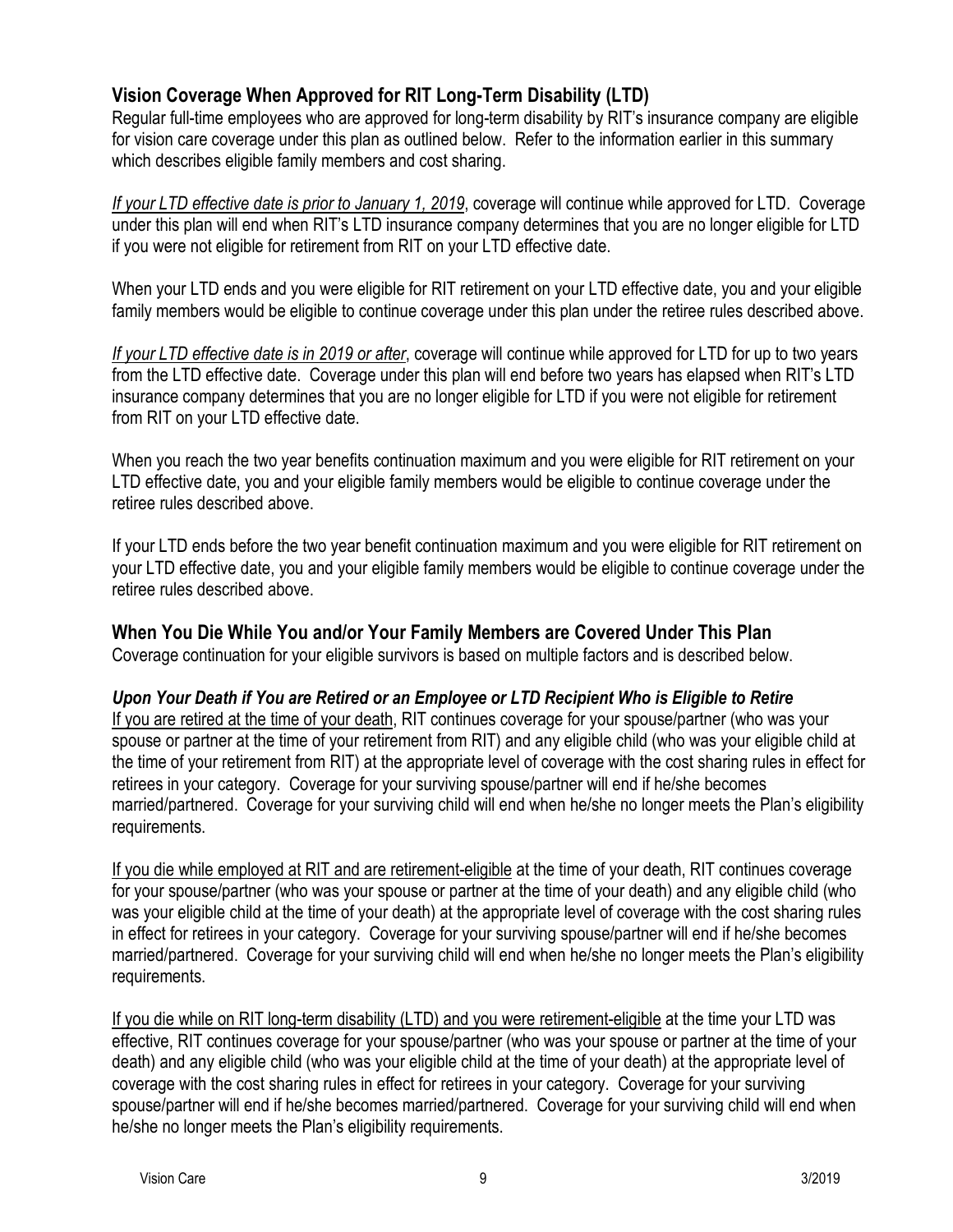# <span id="page-9-0"></span>*Upon Your Death if You are Not Eligible to Retire*

The following rules are in effect for the death of an individual who was not retirement eligible:

If you die while employed at RIT and are not retirement eligible at the time of your death, your eligible family members will be offered continuation of coverage under COBRA. If COBRA is elected, RIT will subsidize the COBRA premium for the first six months so the survivor is paying the same amount the employee would have paid for the same level of coverage.

If you die while on RIT long-term disability (LTD) and were not retirement-eligible at the time your LTD was effective, your eligible family members will be offered continuation of coverage under COBRA. If COBRA is elected, RIT will subsidize the COBRA premium for the first six months so the survivor is paying the same amount the employee would have paid for the same level of coverage.

Refer to the section in this summary titled "When You are Eligible for COBRA."

# <span id="page-9-1"></span>**Cancelling Coverage for Non-Payment**

RIT's outside administrator, Lifetime Benefit Solutions (LBS), bills employees who are on an unpaid leave of absence or whose pay is too small to take payroll deductions, LTD recipients whose LTD payment is too small to take the deduction, and retirees/spouses/partners/survivors, for the applicable contributions.

There is a grace period before coverage is cancelled for non-payment. If LBS does not receive the full premium amount by the last day of the second month, coverage will be cancelled as of the last day of the second month. For example:

| March 11 | LBS issues bill for April coverage                                                   |
|----------|--------------------------------------------------------------------------------------|
| April 1  | Payment is due for April coverage                                                    |
| April 5  | LBS sends a reminder notice for April coverage if not paid                           |
| April 11 | LBS issues bill for May coverage; bill includes April premium if not paid            |
| May 1    | Payment is due for May coverage                                                      |
| May 31   | Coverage is cancelled effective May 31 if payment for April coverage is not received |

The first time coverage is cancelled for non-payment, there is a three-month waiting period before you can reenroll in coverage; coverage will not be retroactive. Before you can re-enroll, you must pay the outstanding balance owed as well as the premium for the first month's coverage. Payment must be with a cashier's or bank check, electronic funds transfer (EFT) from your bank account, money order, or credit card.

If coverage is cancelled again for non-payment, there is a six-month waiting period before you can re-enroll in coverage; coverage will not be retroactive. Before you can re-enroll, you must pay the outstanding balance owed as well as the premium for the first month's coverage. Payment must be with a cashier's or bank check, electronic funds transfer (EFT) from your bank account, money order, or credit card.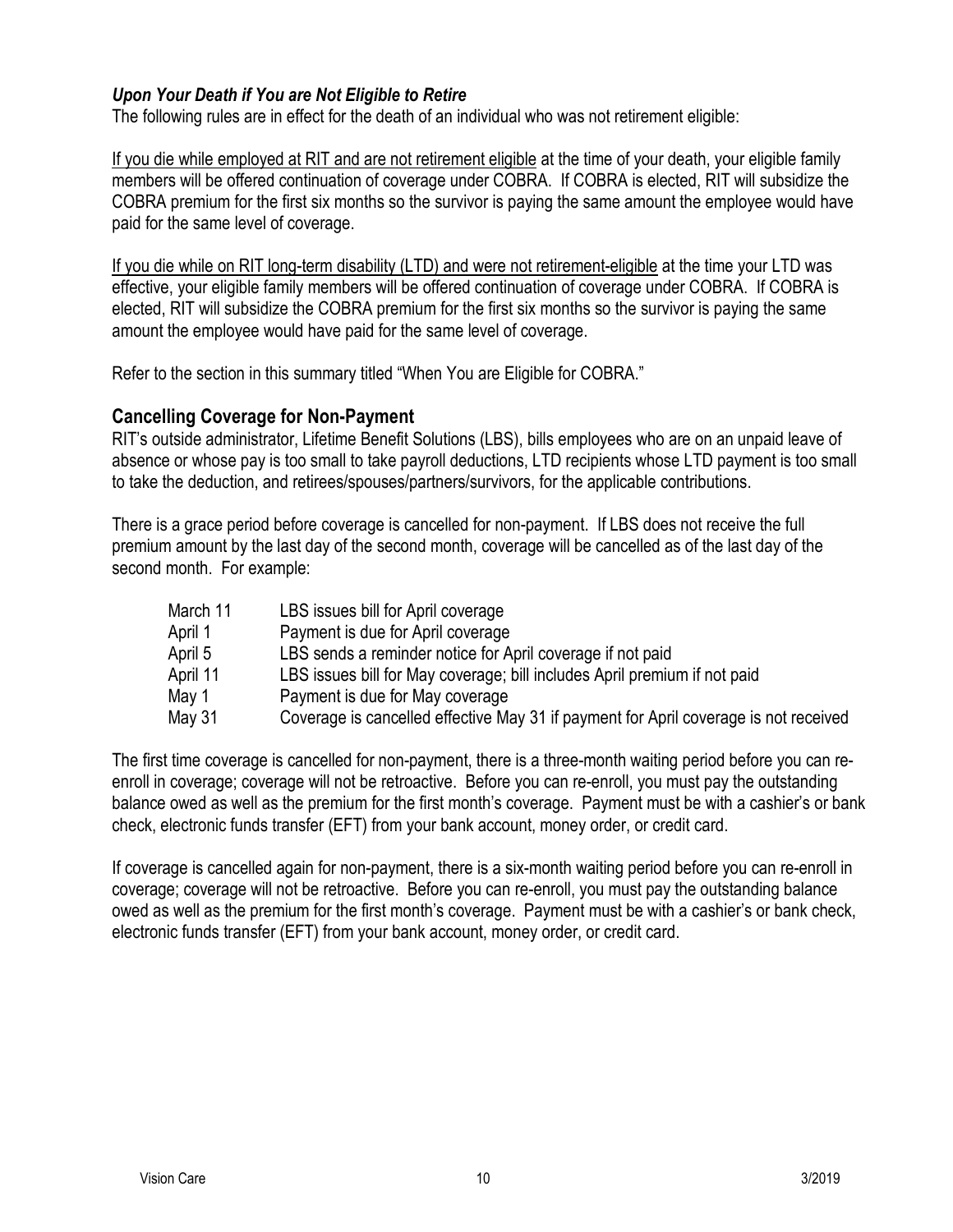# <span id="page-10-0"></span>**When Coverage Ends**

Your employee vision care coverage under this plan ends the last day of the month in which

- Your employment ends\*;
- You are an adjunct employee and you are not working for RIT;
- You are a less than 9-month employee and you are not working for RIT;
- Your employment ends under the RIT Severance Plan (coverage does not continue during the severance period, unless you elect coverage under COBRA);
- You no longer meet the Plan's eligibility requirements; this includes transfer to an employment category that is not eligible for coverage under the Plan;
- You stop making required contributions;
- You die; or
- RIT discontinues the Plan.
- *\* Special Note for 9-month faculty:*
	- *Coverage will end on June 30 for a faculty member on a 9-month contract, provided that the faculty member works until the end of the contract period, and the contract is not being renewed for the following academic year;*
	- *Coverage for a faculty member on a 9-month contract will continue during the summer between the two academic years, provided that the contract is being renewed for the following academic year.*

*If you are retired*, your vision care coverage under this plan ends the last day of the month

- you stop making required contributions;
- you die; or
- RIT discontinues the Plan.

*If you are a long-term disability recipient under RIT's LTD plan* and your LTD effective date was before January 1, 2019, your vision care coverage under this plan ends the *earliest of*

- the last day of the month in which your LTD benefits end and you are not retirement eligible;
- you stop making required contributions;
- you die; or
- RIT discontinues the Plan.

*If you are a long-term disability recipient under RIT's LTD plan* and your LTD effective date was on or after January 1, 2019, your vision care coverage under this plan ends the *earliest of*

- the last day of the month that is two years from the date your LTD became effective;
- the last day of the month in which your LTD benefits end and you are not retirement eligible;
- you stop making required contributions;
- you die;
- RIT discontinues the Plan.

Generally, your dependent's coverage ends when your coverage ends. However, a child's coverage would also end on the last day of the month in which he or she no longer meets the Plan's eligibility.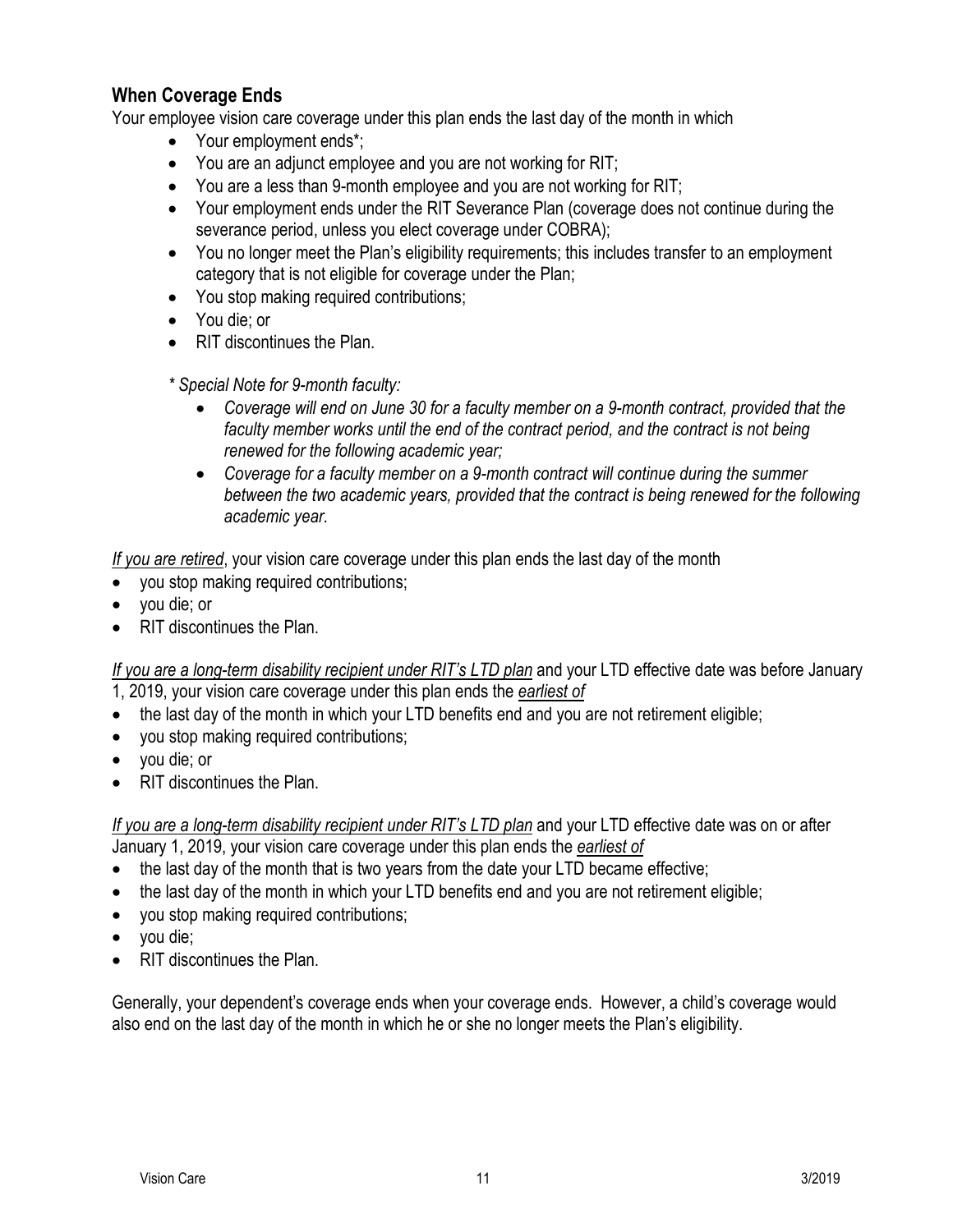*If you are a surviving spouse/partner/child*, your vision care coverage under this plan ends the *earliest of*

- you stop making required contributions;
- you remarry/re-partner (for the spouse/partner);
- you reach the age limit of the plan (for a child);
- you die;
- RIT discontinues the Plan.

If it is determined that you or an eligible family member has submitted a fraudulent claim or fraudulent proof of eligibility, or has intentionally misrepresented any facts under a medical, prescription drug, vision or dental plan, you and all your dependents will be permanently ineligible for coverage under the RIT Medical and Prescription Drug Plan, the RIT Retiree-Only Health Reimbursement Arrangement Plan, the RIT Vision Care Plan, and the RIT Dental Care Plan.

# <span id="page-11-0"></span>*Coverage May Be Continued*

In certain circumstances, your coverage and that of your dependents may be continued beyond the date it normally would end. Coverage may continue as shown below, provided you make any required premium contributions.

- For a Disabled Child Coverage for an unmarried child who is physically or mentally incapable of selfsupport and who reached age 26 prior to 2019 may be continued beyond the age limit of the plan provided the disability occurred before that age and family coverage under this plan was in effect before the disability occurred. For a child reaching age 26 in 2019 or after, benefits will end the last day of the month in which the child reaches age 26.
- For a Personal Leave of Absence Coverage may continue while on a personal leave of absence of up to four months. For personal leaves of absence beyond four months, coverage is not continued.
- For a Professional Leave of Absence Coverage is continued for up to two years while on an approved professional leave of absence, including a sabbatical. For professional leaves of absence beyond two years, coverage is not continued.

# <span id="page-11-1"></span>**When You Are Eligible for COBRA**

The following contains important information about your right to COBRA continuation coverage, which is a temporary extension of coverage under the Plan. This information explains COBRA continuation coverage, when it may become available to you and your family, and what you need to do to protect the right to receive it.

The right to COBRA continuation coverage was created by a federal law, the Consolidated Omnibus Budget Reconciliation Act of 1985 (COBRA). COBRA continuation coverage can become available to you and other members of your family when group health coverage would otherwise end.

**You may have other options available to you when you lose group health coverage.** For example, you may be eligible to buy an individual plan through the Health Insurance Marketplace. By enrolling in coverage through the Marketplace, you may qualify for lower costs on your monthly premiums and lower out-of-pocket costs. Additionally, you may qualify for a 30-day special enrollment period for another group health plan for which you are eligible (such as a spouse's plan), even if that plan generally doesn't accept late enrollees.

# **What is COBRA Continuation Coverage?**

COBRA continuation coverage is a continuation of the coverage when coverage would otherwise end because of a life event known as a "qualifying event." Specific qualifying events are listed later in this section. After a qualifying event, COBRA continuation coverage must be offered to each person who is a "qualified beneficiary." You, your spouse, and your eligible children could become qualified beneficiaries if coverage under the Plan is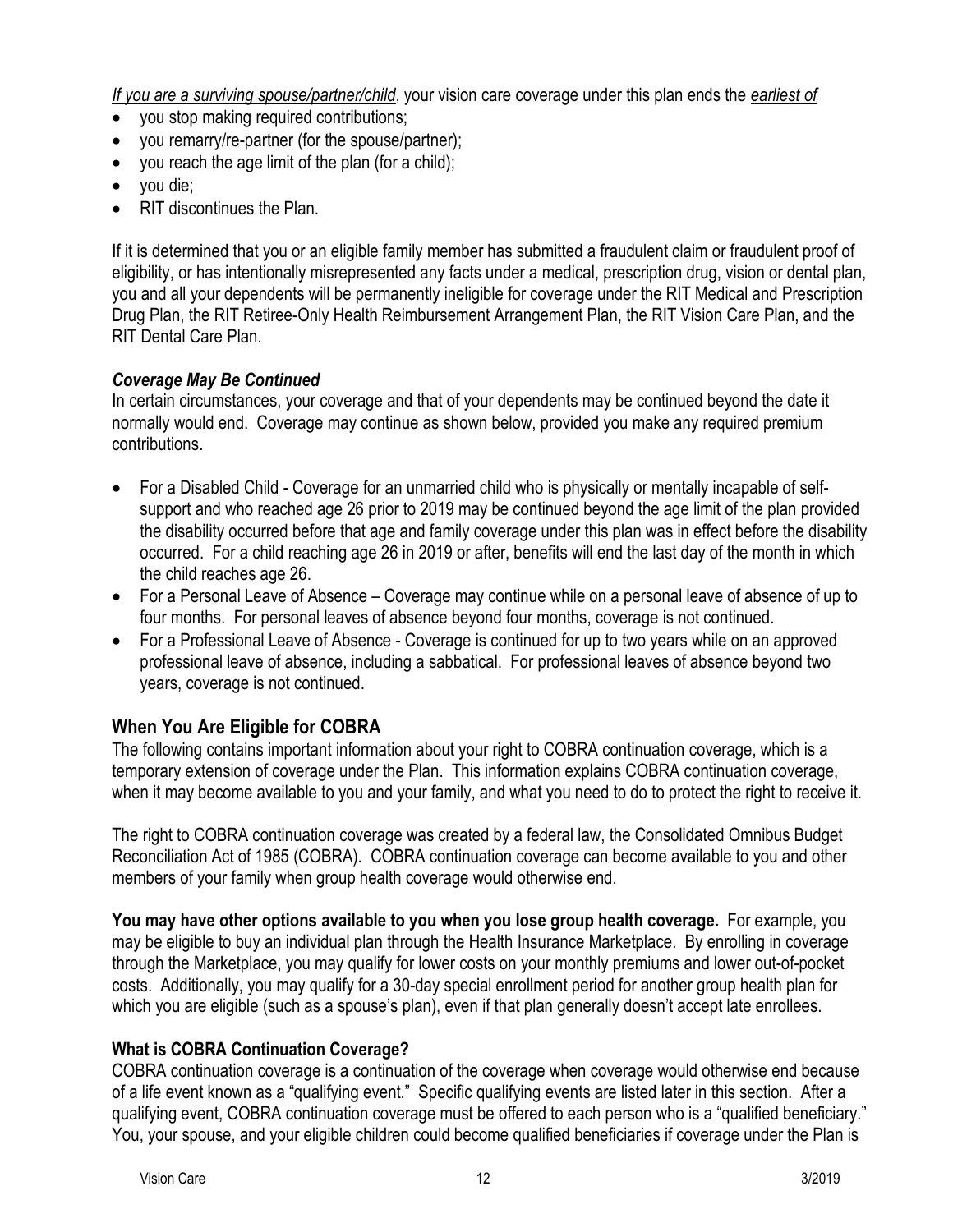lost because of the qualifying event. Under the Plan, qualified beneficiaries who elect COBRA continuation coverage must pay for COBRA continuation coverage.

If you are an employee, spouse, or eligible child, you will become a qualified beneficiary if an employee loses coverage. An eligible employee, covered spouse or covered eligible child are entitled to an additional 18 months of coverage under the Plan because one of the following qualifying events happen:

- You no longer meet the Plan's eligibility requirements; this includes transfer to an employment category that is not eligible for coverage under the Plan;
- Your approved leave of absence ends (e.g., personal, professional, Family and Medical Leave Act, New York State Paid Family Leave) and you do not return to work; or
- Your approved leave of absence continues, but the maximum benefits continuation period is reached (i.e., coverage ends); or
- Your employment ends for any reason other than your gross misconduct.

If you are the spouse of an employee, you will become a qualified beneficiary if you lose your coverage. You are entitled to an additional 36 months of coverage under the Plan because any of the following qualifying events happen:

- Your spouse dies;
- Your spouse becomes entitled to Medicare benefits (under Part A, Part B, or both); or
- You become divorced or legally separated from your spouse.

Your eligible children will become qualified beneficiaries if they lose coverage. They are entitled to an additional 36 months of coverage under the Plan because any of the following qualifying events happen:

- The parent-employee dies;
- The parent-employee becomes entitled to Medicare benefits (Part A, Part B, or both);
- The parents become divorced or legally separated; or
- The child stops being eligible for coverage under the Plan as an eligible child.

**Note regarding domestic partners and their children**: Under federal law, the domestic partner and/or children of a domestic partner are not considered qualified beneficiaries. However, RIT does extend continuing coverage to these individuals as though they were COBRA-eligible.

# **When is COBRA Coverage Available?**

The Plan will offer COBRA continuation coverage to qualified beneficiaries only after the Plan's COBRA Administrator has been notified that a qualifying event has occurred. The employer must notify the COBRA administrator of the following qualifying events:

- the end of employment or change in employment or benefits eligibility;
- death of the employee; or
- the employee's becoming entitled to Medicare benefits (under Part A, Part B, or both).

**For all other qualifying events (divorce or legal separation of the employee and spouse or an eligible child's losing eligibility for coverage as an eligible child), you must notify RIT Human Resources in writing within 60 days after the qualifying event occurs.** The employee or family member can provide notice on behalf of themselves, as well as other family members affected by the qualifying event. Written notice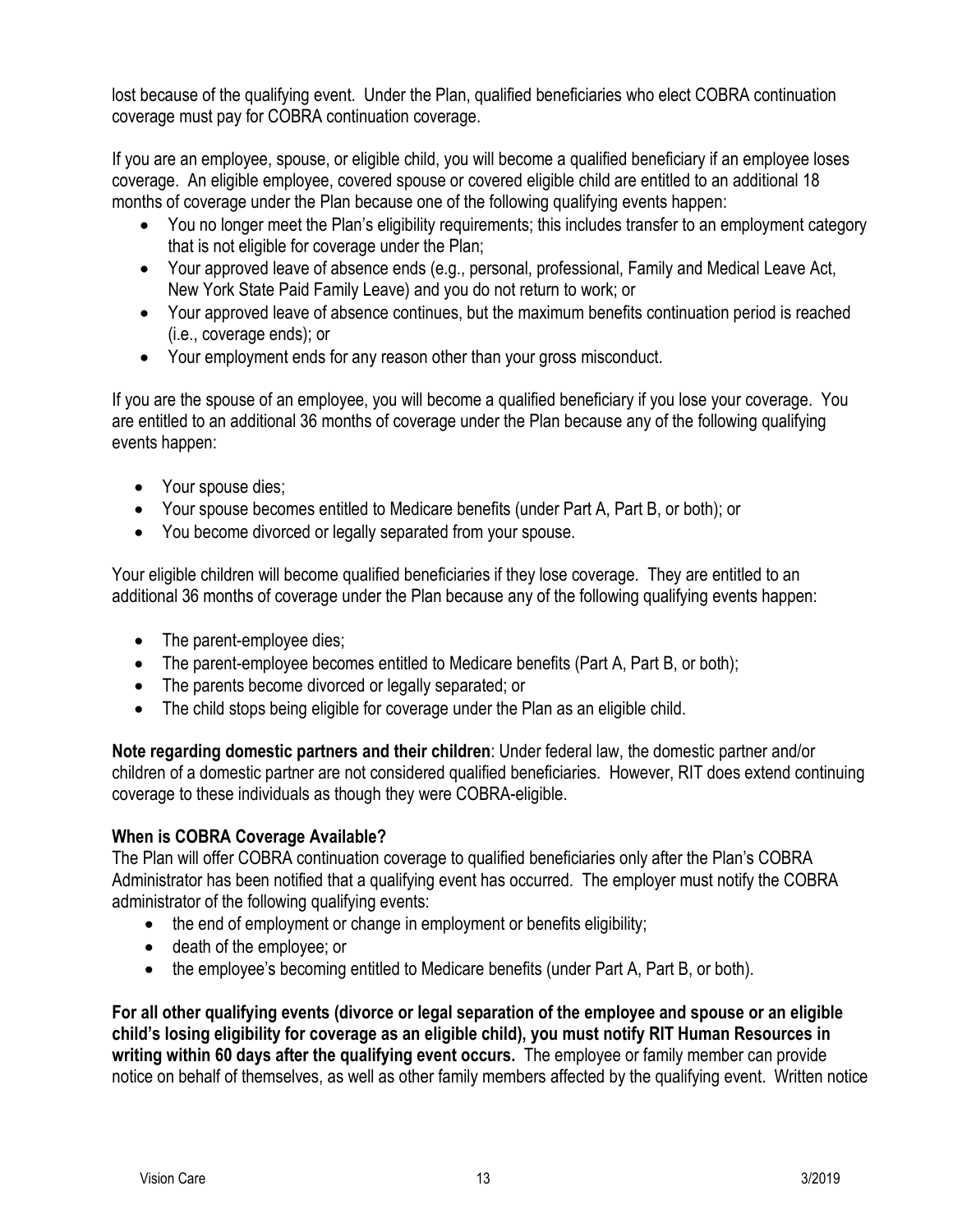of the qualifying event should be sent to RIT Human Resources, at the address provided at the end of this summary, and should include the following information:

Request Date (month/day/year) Employee Name Employee ID Number Name of person losing coverage Relationship to employee Address for person losing coverage Reason for loss of coverage (additional documentation may be requested) Date coverage was lost (month/day/year)

# **How is COBRA Coverage Provided?**

Once the Plan Administrator receives notice that a qualifying event has occurred, COBRA continuation coverage will be offered to each of the qualified beneficiaries. Each qualified beneficiary will have an independent right to elect COBRA continuation coverage. Covered employees may elect COBRA continuation coverage on behalf of their spouses, and parents may elect COBRA continuation coverage on behalf of their children.

COBRA continuation coverage is a temporary continuation of coverage that generally lasts for 18 months due to employment termination or the employee becoming ineligible for coverage. Certain qualifying events, or a second qualifying event during the initial period of coverage, may permit a beneficiary to receive a maximum of 36 months of coverage; these events include the death of the employee, the employee's becoming entitled to Medicare benefits (under Part A, Part B, or both), your divorce or legal separation, or an eligible child's losing eligibility as an eligible child.

There are also ways in which this 18-month period of COBRA continuation coverage can be extended.

# *Disability extension of 18-month period of continuation coverage*

If you or anyone in your family covered under the Plan is determined by the Social Security Administration to be disabled and you notify the Plan Administrator in a timely fashion, you and your entire family may be entitled to receive up to an additional 11 months of COBRA continuation coverage, for a total maximum of 29 months. The disability would have to have started at some time before the 60th day of COBRA continuation coverage and must last at least until the end of the 18-month period of continuation coverage.

# *Second qualifying event extension of 18-month period of continuation coverage*

If your family experiences another qualifying event during the 18 months of COBRA continuation coverage, the spouse and eligible children in your family can get up to 18 additional months of COBRA continuation coverage, for a maximum of 36 months, if notice of the second qualifying event is properly given to the Plan. This extension may be available to the spouse and any eligible children receiving continuation coverage if the employee or former employee dies, becomes entitled to Medicare benefits (under Part A, Part B, or both), or gets divorced or legally separated, or if the eligible child stops being eligible under the Plan as an eligible child. This extension is only available if the second qualifying event would have caused the spouse or eligible child to lose coverage under the Plan had the first qualifying event not occurred.

# **Are there other coverage options besides COBRA Continuation Coverage?**

Yes. Instead of enrolling in COBRA continuation coverage, there may be other coverage options for you and your family through the Health Insurance Marketplace, Medicaid, or other group health plan coverage options (such as a spouse's plan) through what is called a "special enrollment period." Some of these options may cost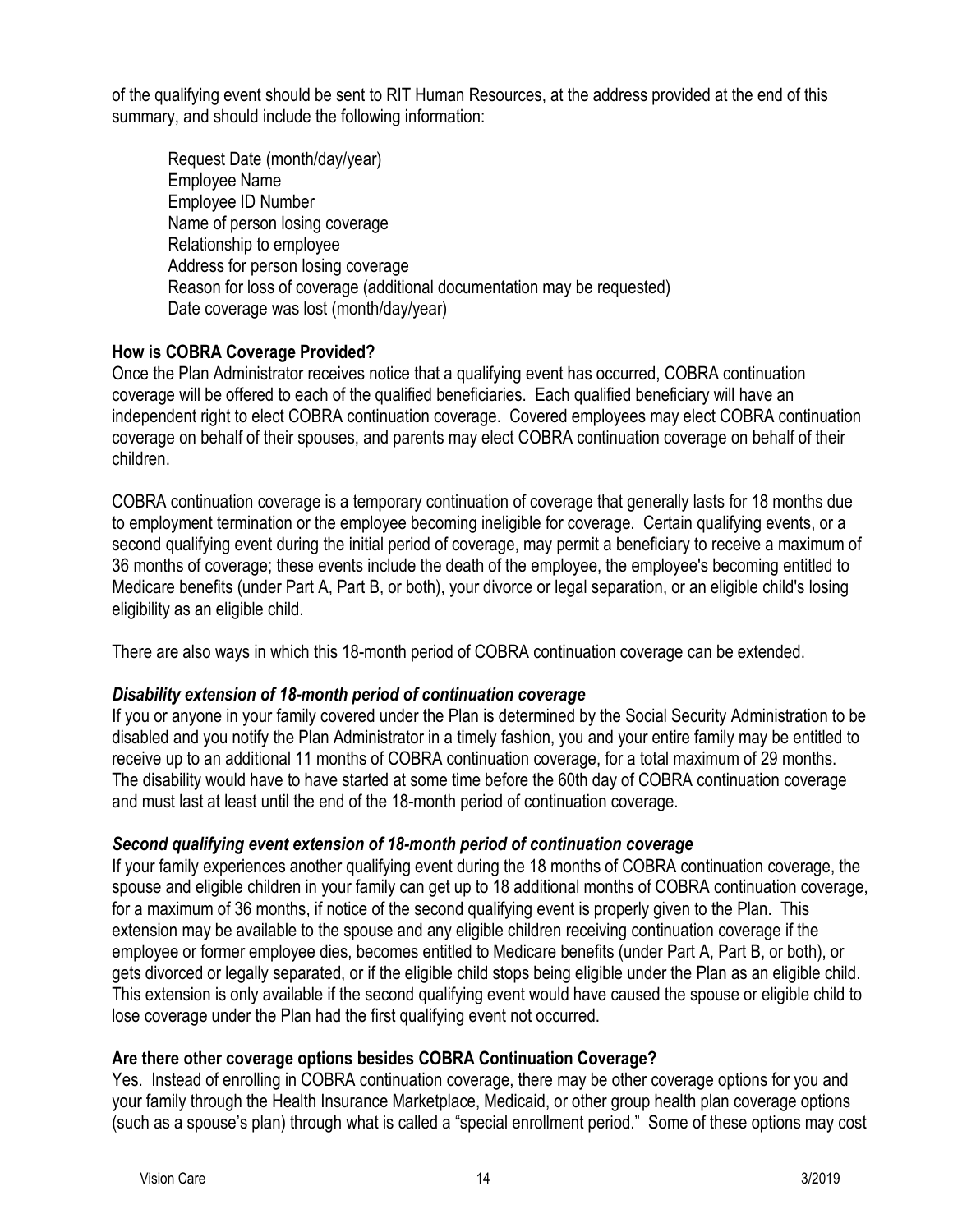less than COBRA continuation coverage. You can learn more about many of these options at [www.healthcare.gov.](http://www.healthcare.gov/)

# **Paying for Continuation Coverage**

You do not have to show that you are insurable to choose COBRA continuation coverage. However, under the law, you may have to pay all or part of the premium for your continuation coverage. Your employer reserves the right to charge an additional 2% administration fee in addition to the regular premium.

For disability extensions up to 29 months if an individual is determined to be disabled (for Social Security disability purposes) Rochester Institute of Technology reserves the right to charge an additional 50% of the regular premium. There is a grace period of at least 30 days for payment of the regularly scheduled premium. The law also says, that at the end of the 18 month or 3 year continuation coverage period, you must be allowed to enroll in an individual conversion health plan provided under your insurance carrier.

# **Grace period for monthly payments**

Although monthly payments are due on the first day of each month of COBRA coverage, COBRA participants will be given a grace period of 30 days to make each monthly payment. COBRA coverage will be provided for each month as long as payment is made before the end of the grace period for that payment, but coverage is subject to being suspended as explained below.

If payment is made after the due date but before the end of the 30-day grace period for that month, health coverage may be suspended as of the first day of the month when payment was due. Coverage will be retroactively reinstated (going back to the first day of the month) when the payment for that month is received. Any claim(s) submitted for reimbursement while coverage is suspended may be denied and may have to be resubmitted once coverage is reinstated.

# **Termination of Continuation Coverage**

The law also provides that your continuation coverage may be terminated for any of the following five reasons:

- 1. Rochester Institute of Technology no longer provides vision coverage to any of its employees;
- 2. The premium for your continuation coverage is not paid on time;
- 3. You become covered by another group plan, unless the plan contains any exclusions or limitations with respect to any pre-existing condition you or your covered dependents may have Rochester Institute of Technology must limit pre-existing exclusion period to no more than 12 months (18 for a late entrant)). A plan's pre-existing conditions exclusion period will be reduced by each month that you and your family had continuous health coverage (including COBRA continuation coverage) with no break in coverage greater than 63 days. Please note that exclusions and limitations with respect to pre-existing condition requirements have been eliminated for children 19 years of age and under through the Patient Protection and Affordable Care Act (also known as Health Care Reform). Pre-existing conditions exclusions and limitations will no longer apply after 2014;
- 4. You become entitled to Medicare;
- 5. You extend coverage for up to 29 months due to your disability and there has been a final determination that you are no longer disabled.

# **If You Have Questions**

If you have questions, contact your benefits representative in the Human Resources Department. For more information about your rights under ERISA, including COBRA, the Patient Protection and Affordable Care Act, and other laws affecting group health plans, contact the nearest Regional or District Office of the U.S. Department of Labor's Employee Benefits Security Administration (EBSA) in your area or visit the EBSA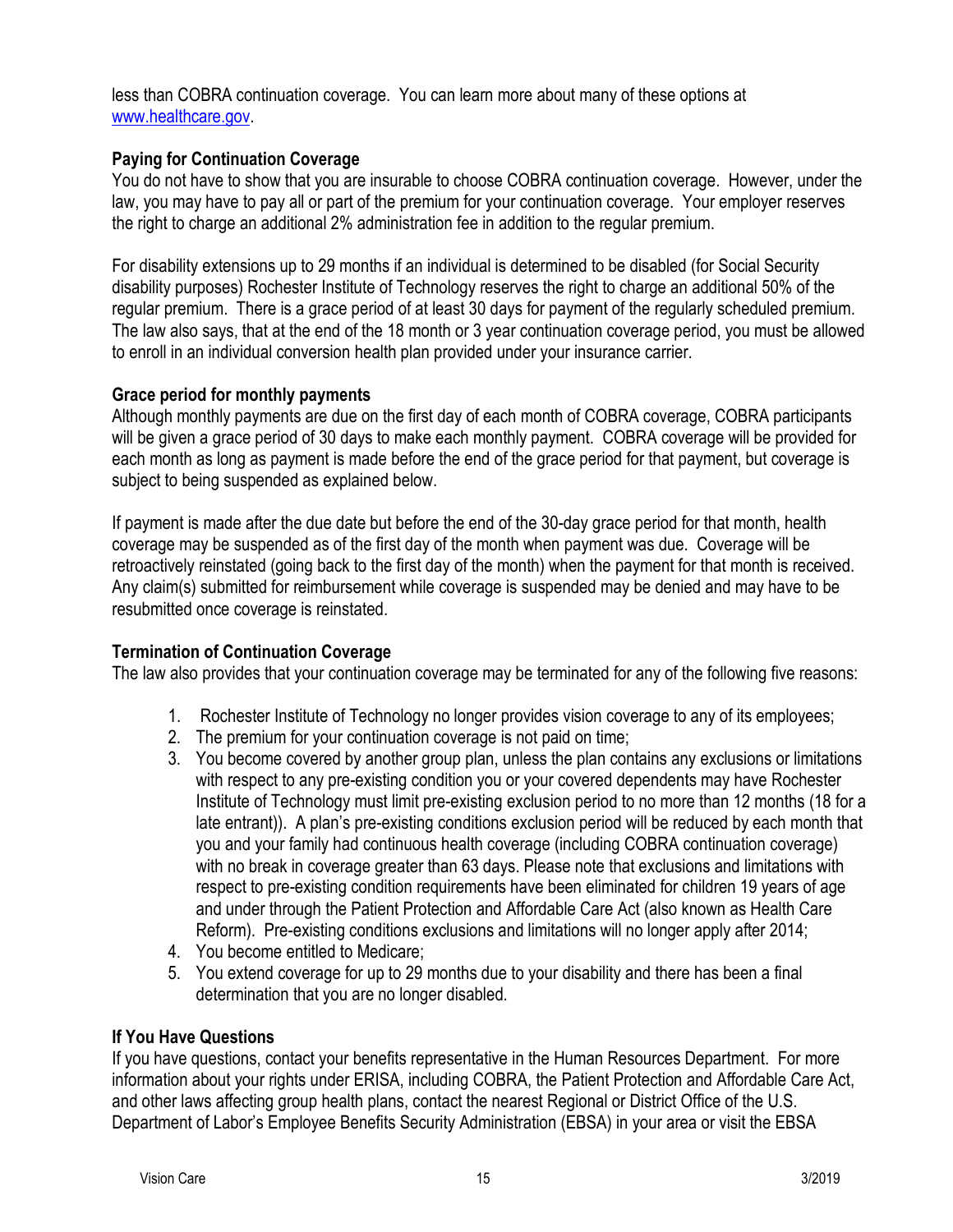website at [www.dol.gov/ebsa.](http://www.dol.gov/ebsa) (Addresses and phone numbers of Regional and District EBSA Offices are available through EBSA's website). For more information about the Marketplace, visit [www.HealthCare.gov.](http://www.healthcare.gov/)

# **Keep Your Plan Informed of Address Changes**

In order to protect your family's rights, you should keep the Plan Administrator informed of any changes in the addresses of family members.You should also keep a copy, for your records, of any notices you send to the Plan Administrator.

# **Plan Contact Information for return of COBRA Election Forms and Premium Payments:**

P&A Group 17 Court Street, Suite 500 Buffalo, NY 14202 Attn: RIT COBRA

Written notice is considered to have been made on the date the notice is postmarked or, if notice is delivered by carrier or in person, the date it is signed as being received by that office.

All notices must include: the name and address of the employee covered under the Plan, the name(s) and address(es) of the Qualified Beneficiary(ies), the Qualifying Event and the date the event happened.

# **FAILURE TO NOTIFY THE PLAN IN A TIMELY MANNER WILL RESULT IN LOSS OF ELIGIBILITY FOR COBRA CONTINUATION COVERAGE**.

# <span id="page-15-0"></span>**Statement of ERISA Rights**

As a participant in the Plan, you are entitled to certain rights and protections under the Employee Retirement Income Security Act of 1974 (ERISA). ERISA provides that all plan participants shall be entitled to:

# **Receive Information about Your Plan and Benefits**

Examine, without charge, at the Plan Administrator's office and at other specified locations, such as other worksites, all documents governing the plan, including insurance contracts, collective bargaining agreements and a copy of the latest annual report (Form 5500 Series) filed by the plan with the U. S. Department of Labor and available at the Public Disclosure Room of the Employee Benefit Security Administration.

Receive a summary of the plan's annual financial report, if any. The Plan Administrator is required by law to furnish each participant with a copy of this summary annual report.

# **Continue Group Health Plan Coverage**

Continue health care coverage for yourself, spouse or eligible children if there is a loss of coverage under the plan as a result of a qualifying event. You or your dependents may have to pay for such coverage. Review this summary plan description and the documents governing the plan of the rules governing your COBRA continuation coverage rights.

You are entitled to a reduction or elimination of exclusionary periods of coverage for preexisting conditions under your group health plan, if you have creditable coverage from another plan. You should be provided a certificate of creditable coverage, free of charge, from your group health plan or health insurance issuer when you lose coverage under the plan, when you become entitled to elect COBRA continuation coverage, when your COBRA continuation coverage ceases, if you request it before losing coverage, or if you request it up to 24 months after losing coverage. Without evidence of creditable coverage, you may be subject to a pre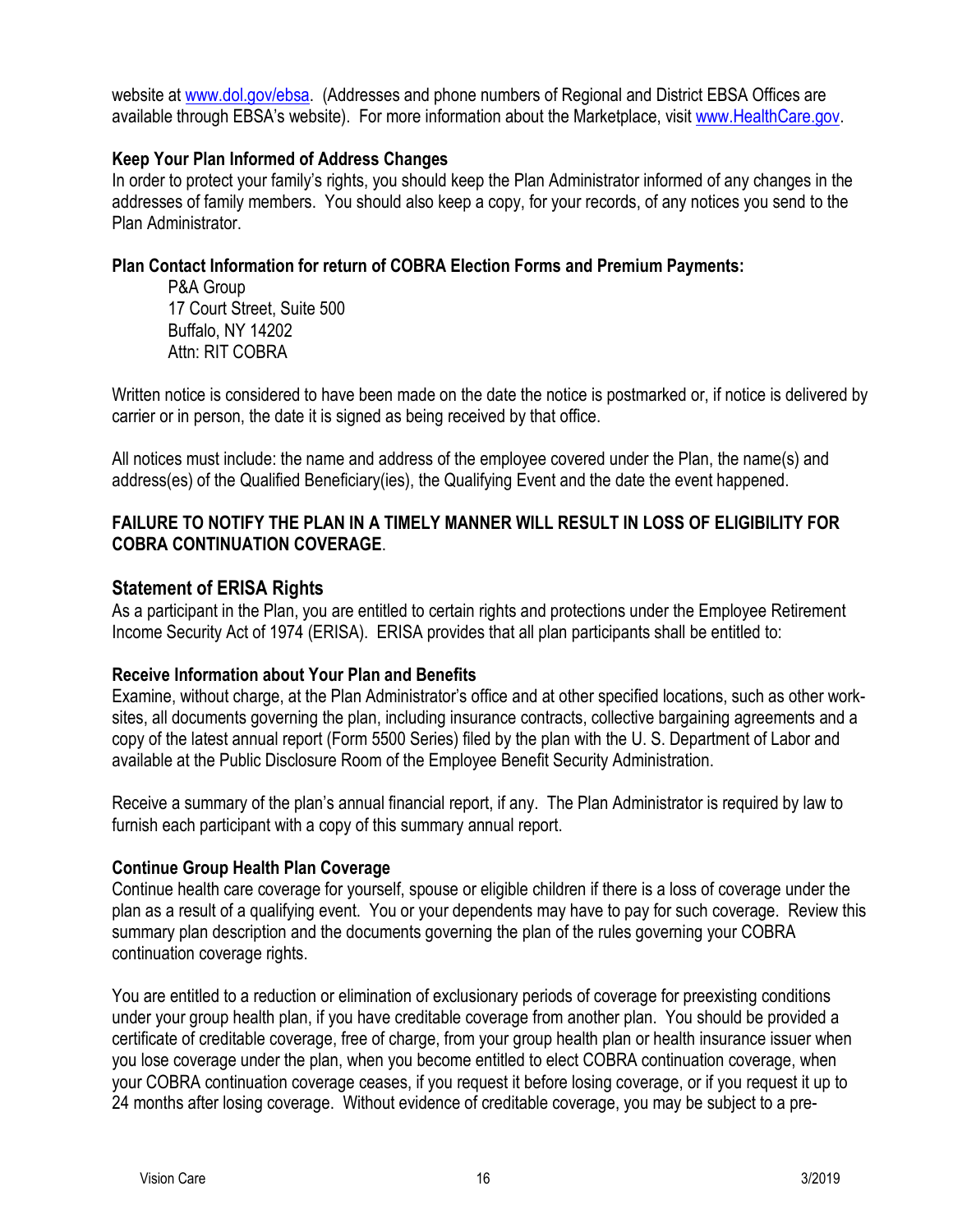existing condition exclusion for 12 months (18 months for late enrollees) after your enrollment date in your coverage.

# **Prudent Actions by Plan Fiduciaries**

In addition to creating rights for plan participants ERISA imposes duties upon the people who are responsible for the operation of the employee benefit plan. The people who operate your plan, called "fiduciaries" of the plan, have a duty to do so prudently and in the interest of you and other plan participants and beneficiaries. No one, including your employer or any other person, may fire you or otherwise discriminate against you in any way to prevent you from obtaining a welfare benefit or exercising your rights under ERISA.

# **Enforce Your Rights**

If your claim for a welfare benefit is denied or ignored, in whole or in part, you have right to know why this was done, to obtain copies of documents relating to the decision without charge, and to appeal any denial, all within certain time schedules.

Under ERISA, there are steps you can take to enforce the above rights. For instance, if you request a copy of plan documents or the latest annual report from the plan and do not receive them in 30 days, you may file suit in a Federal court. In such a case, the court may require the plan administrator to provide the materials and pay you up to \$110 a day until you receive the materials, unless the materials were not sent because of reasons beyond the control of the administrator. If you have a claim for benefits which is denied or ignored, in whole or in part, you may file suit in a state or federal court. In addition, if you disagree with the plan's decision or lack thereof concerning the qualified status of a domestic relations order or a medical child support order, you may file suit in federal court.

If it should happen that the plan fiduciaries misuse the plan's money or if you are discriminated against for asserting your rights, you may seek assistance from the U. S. Department of Labor, or you may file suit in a federal court. The court will decide who should pay court costs and legal fees. If you are successful the court may order the person you have sued to pay these costs and fees. If you lose, the court may order you to pay these costs and fees, for example, if it finds your claim is frivolous.

# **Assistance with Your Questions**

If you have any questions about your Plan, you should contact the Plan Administrator. If you have any questions about this statement or about your rights under ERISA, or if you need assistance in obtaining documents from the Plan Administrator, you should contact the nearest office of the Employee Benefit Security Administration, U. S. Department of Labor, listed in your telephone directory or the Division of Technical Assistance and Inquiries, Employee Benefits Security Administration, U. S. Department of Labor, 200 Constitution Avenue N. W., Washington, D.C. 20210. You may also obtain certain publications about your rights and responsibilities under ERISA by calling the publication's hotline of the Employee Benefits Security Administration.

# <span id="page-16-0"></span>**Qualified Medical Child Support Orders ("QMCSOS")**

A medical child support order shall be filed with the plan administrator as soon as reasonably possible after it has been filed promptly upon the receipt of such order, the plan administrator shall notify the participant and each person eligible to receive benefits under the terms of the order ("alternate recipients") of its receipt and of the procedures set forth in this section 14.04.

The Participant and the alternate recipients may provide comments to the Plan Administrator with respect to the order during the 30 day period commencing as of the date the Plan Administrator sends them notice of receipt of the order. The Plan Administrator shall, within the 60 day period commencing as of the expiration of the 30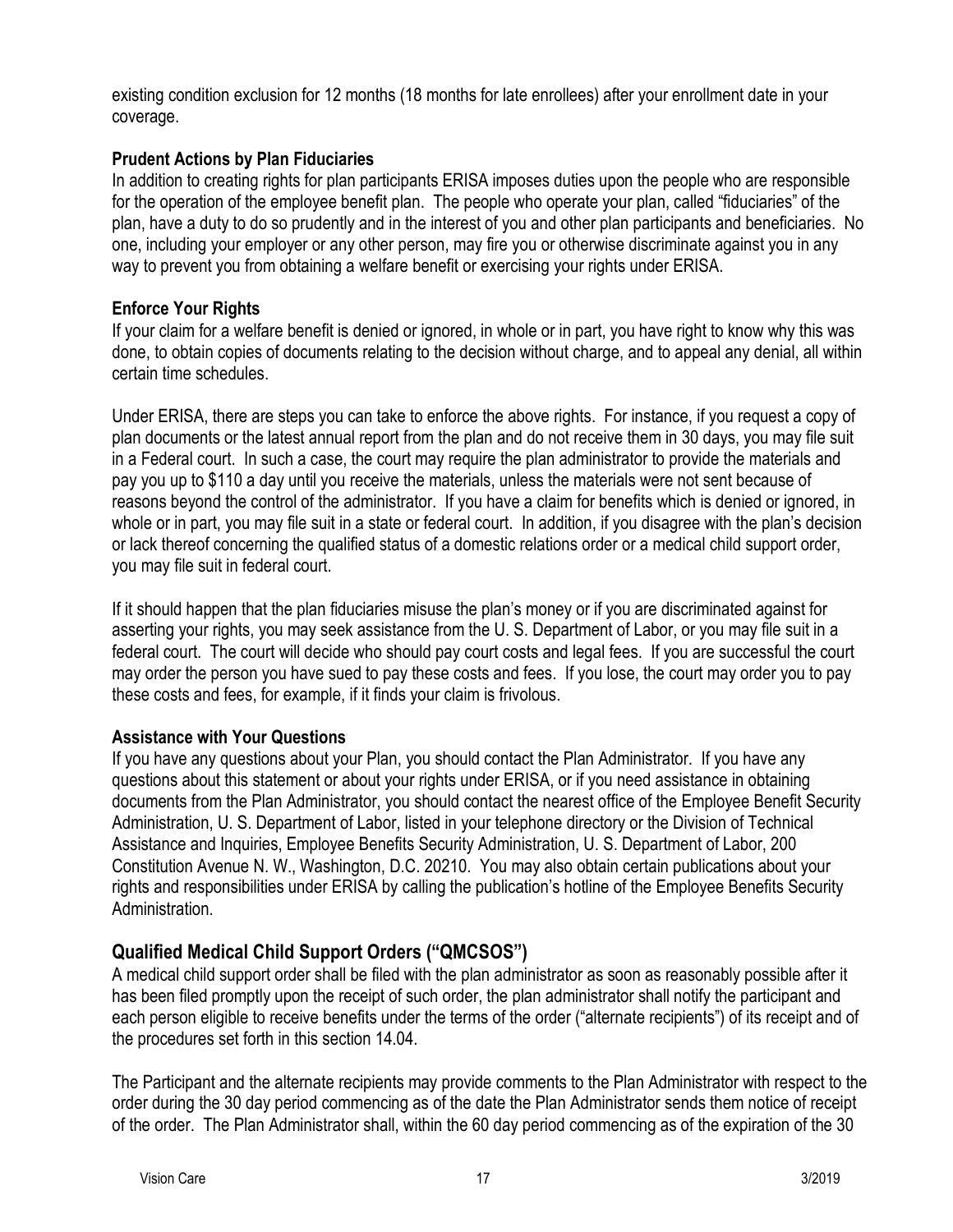day comment period specified in the preceding sentence, determine whether the order is qualified and shall so notify the participant and the alternate recipients in writing of its decision. The parties may waive the 30 day comment period. If they do so, the 60 day period shall commence as of the date all parties have waived their rights to submit comments. The Plan Administrator's determination on the qualified status of an order is final. As soon as reasonably practicable following its notification that an order is "qualified," the Plan Administrator shall take such steps it deems appropriate to implement the order.

The Plan Administrator encourages parties to submit draft orders for "pre-approval" of their qualified status prior to their being submitted to a court for signature as such pre-approval will expedite approval procedures.

An alternate recipient may designate a representative for receipt of copies of notices that are sent to an alternate recipient with respect to a medical child support order.

# <span id="page-17-0"></span>**Notice of Privacy Practices**

This Notice describes how some of the Rochester Institute of Technology (the "Plan Sponsor") employee benefit plans administered by our carriers, vendors and/or any third-party administrator (collectively referred to in this notice as the "Plan," "we," "us," or "our"), may use and disclose Protected Health Information, as defined below, to carry out payment and health care operations, and for other purposes that are permitted or required by law. The plans covered by these regulations are RIT's Medical Care and Prescription Drug Plan, RIT Retiree-Only Health Reimbursement Arrangement Plan, Dental Care Plan, Vision Care Plan, Beneflex, and Employee Assistance Program (the "Plan").

We are required by the privacy regulations issued under the Health Insurance Portability and Accountability Act of 1996 ("HIPAA") to maintain the privacy of Protected Health Information and to provide individuals covered under the Plan with notice of our legal duties and privacy practices concerning Protected Health Information. We are required to abide by the terms of this Notice so long as it remains in effect. We reserve the right to change the terms of this Notice of Privacy Practices as necessary and to make the new Notice effective for all Protected Health Information maintained by us. If we make material changes to our privacy practices, copies of revised notices will be provided to all participants in the Plan. Copies of RIT's current Notice may be obtained by using the contact information below, or can be found on RIT's HR website at [http://www.rit.edu/benefits.](http://www.rit.edu/benefits)

Protected Health Information ("PHI") means individually identifiable health information, as defined by HIPAA, that is created or received by the Plan and that relates to the past, present, or future physical or mental health or condition of an individual; the provision of health care to an individual; or the past, present, or future payment for the provision of health care to an individual; and that identifies the individual or for which there is a reasonable basis to believe the information can be used to identify the individual. PHI includes information of persons living or deceased.

# **Uses And Disclosures Of Your Protected Health Information**

The following categories describe different ways that we use and disclose PHI. For each category of uses and disclosures we will explain what we mean and, where appropriate, provide examples for illustrative purposes. Not every use or disclosure in a category will be listed. However, all of the ways we are permitted or required to use and disclose PHI will fall within one of the categories.

Your Authorization – We will not use or disclose your PHI for marketing purposes or sell your PHI unless you have signed a written authorization. Additionally, any other uses or disclosures not described in this Notice will be made only after you have signed a form authorizing the use or disclosure. You have the right to revoke that authorization in writing except to the extent that (1) we have taken action in reliance upon the authorization or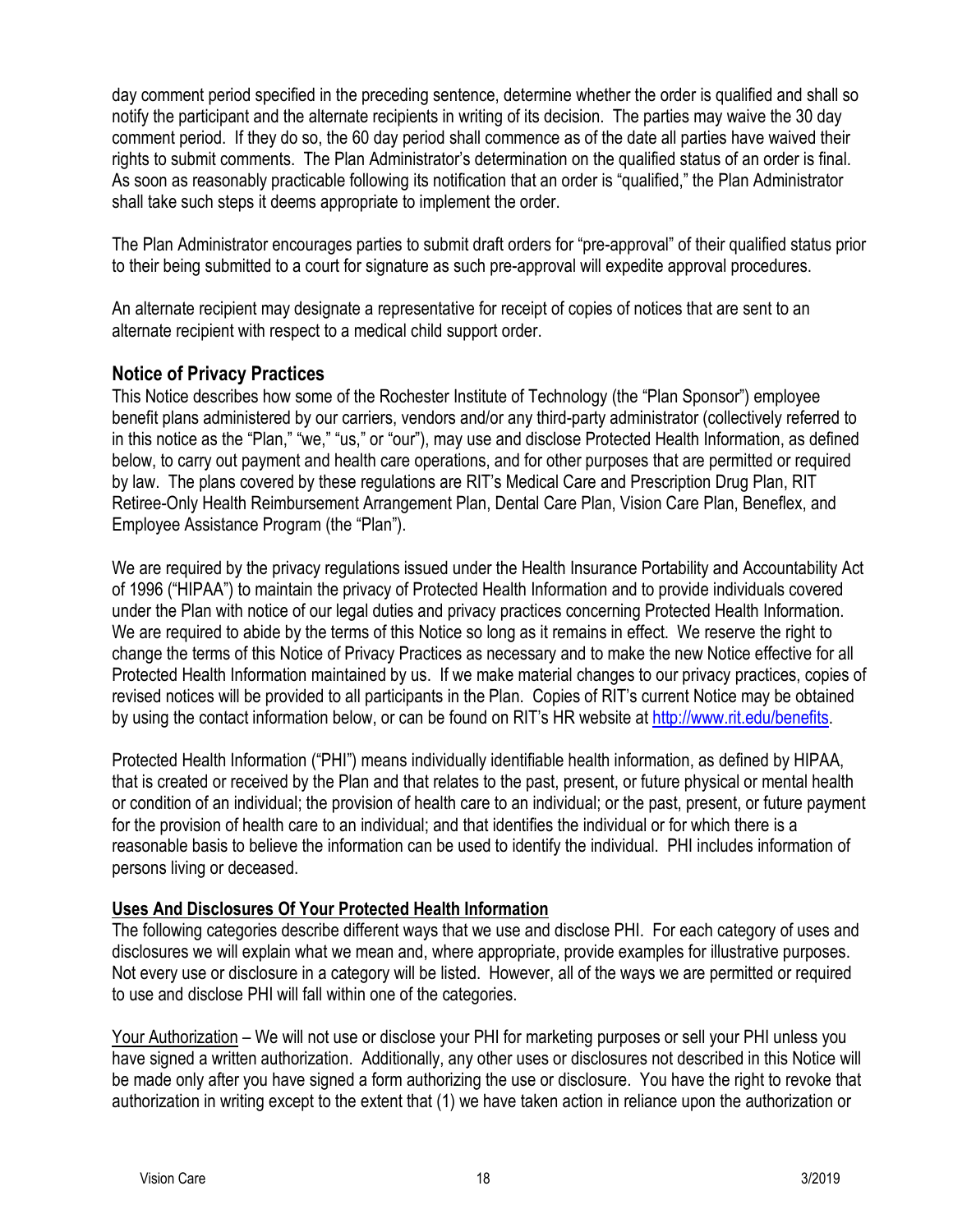(2) the authorization was obtained as a condition of obtaining coverage under the Plan and we have the right, under other law, to contest a claim under the coverage or the coverage itself.

Uses and Disclosures for Payment – There may be requests, uses, and disclosures of your PHI as necessary for payment purposes. For example, information regarding your medical procedures and treatment may be used to process and pay claims. Your PHI may also be disclosed for the payment of a health care provider or a health plan.

Uses and Disclosures for Health Care Operations – Your PHI may be used as necessary for our health care operations. Examples of health care operations include activities relating to the creation, renewal, or replacement of your Plan coverage, reinsurance, compliance, auditing, rating, business management, quality improvement and assurance, and other functions related to the Plan.

Treatment – Although the law allows use and disclosure of your PHI for purposes of treatment, as a group health plan, your information generally does not need to be disclosed for treatment purposes. Your physician or health care provider is required to provide you with an explanation of how they use and share your PHI for purposes of treatment, payment and health care operations.

Family and Friends Involved in Your Care – If you are available and do not object, your PHI may be disclosed to your family, friends, and others who are involved in your care or payment of a claim. If you are unavailable or incapacitated and it is determined that a limited disclosure is in your best interest, limited PHI may be shared with such individuals. For example, the Plan's claims administrator may use its professional judgment to disclose PHI to your spouse concerning the processing of a claim.

Business Associates – At times we use outside persons or organizations to help us provide you with the benefits under the Plan. Examples of these outside persons and organizations might include vendors that process your claims. At times it may be necessary for us to provide certain of your PHI to one or more of these outside persons or organizations. Business Associates are also required by law to protect PHI.

Plan Sponsor – PHI may be disclosed to certain employees of the Plan Sponsor for the purpose of administering the Plan. These employees will use or disclose the PHI only as necessary to perform plan administration functions or as otherwise required by HIPAA, unless you have authorized additional disclosures. Your PHI cannot be used for employment purposes without your specific authorization.

Other Uses and Disclosures – There are certain other lawful uses and disclosures of your PHI without your authorization. Disclosures are allowed

- for any purpose required by law. For example, we may be required by law to use or disclose your PHI to respond to a court order.
- for public health activities, such as reporting of disease, injury, birth and death, and for public health investigations.
- if we suspect child abuse or neglect, or if we believe you to be a victim of abuse, neglect, or domestic violence, your PHI may be disclosed to the proper authorities.
- if authorized by law to a government oversight agency (e.g., a state insurance department) conducting audits, investigations, or civil or criminal proceedings.
- in the course of a judicial or administrative proceeding (e.g., to respond to a subpoena or discovery request).
- for law enforcement purposes, your PHI may be disclosed to the proper authorities.
- to coroners, medical examiners, and/or funeral directors consistent with law.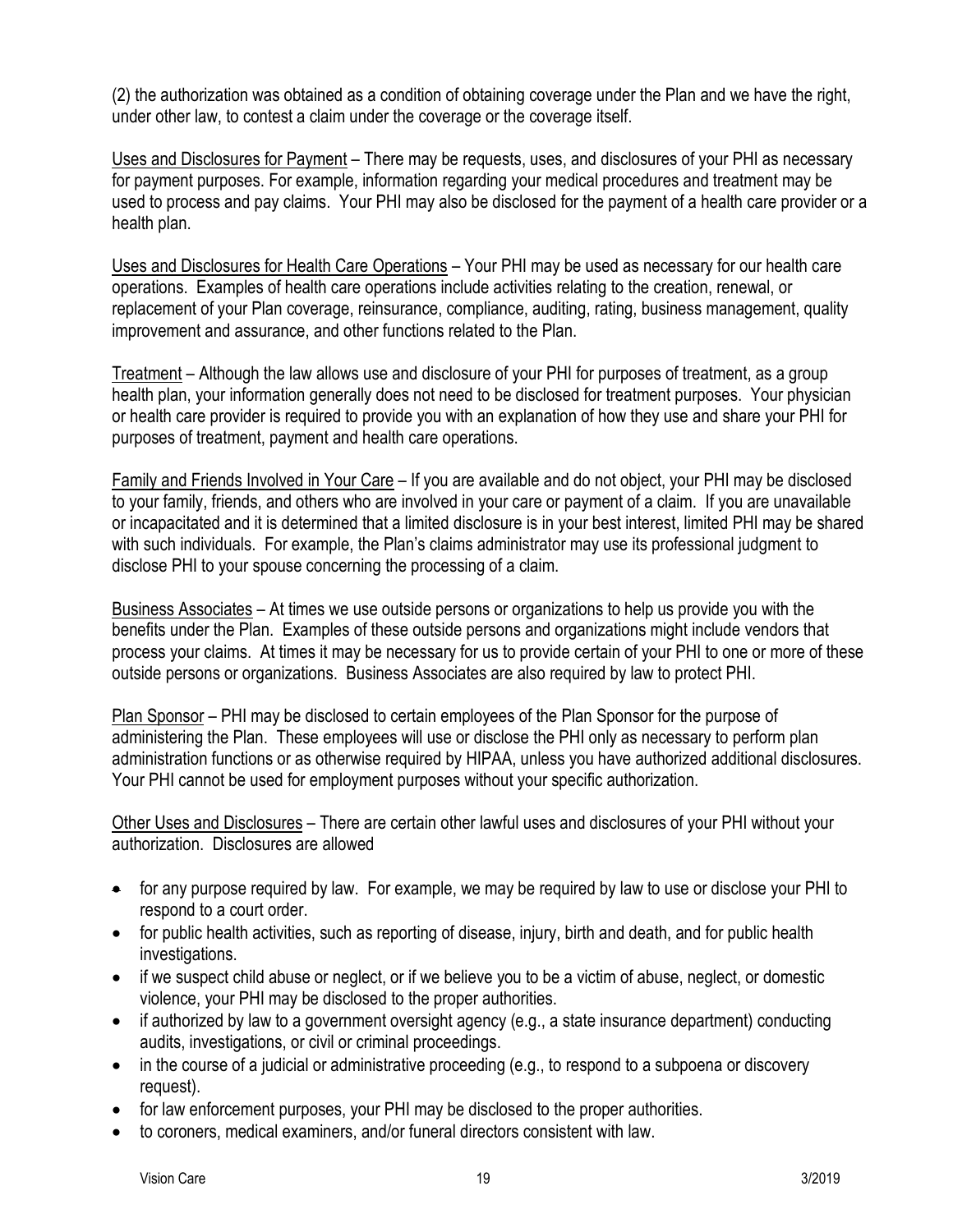- for cadaveric organ, eye or tissue donation.
- for research purposes, but only as permitted by law.
- to avert a serious threat to health or safety.
- if you are a member of the military as required by armed forces services, and for other specialized government functions such as national security or intelligence activities.
- to workers' compensation agencies for your workers' compensation benefit determination.
- if required by law, your PHI will be released to the Secretary of the Department of Health and Human Services for enforcement of HIPAA.

In the event applicable law, other than HIPAA, prohibits or materially limits our uses and disclosures of PHI, as described above, uses or disclosure of your PHI will be restricted in accordance with the more stringent standard.

# **Rights That You Have**

Access to Your PHI – You have the right of access to copy and/or inspect your PHI that we maintain in designated record sets. You have the right to request that we send a copy of your PHI that we maintain in designated record sets to another person. Certain requests for access to your PHI must be in writing, must state that you want access to your PHI or that you want your PHI sent to another person (who must be named in the request), and must be signed by you or your representative (e.g., requests for medical records provided to us directly from your health care provider). We may charge you a fee for copying and postage.

Amendments to Your PHI - You have the right to request that PHI that we maintain about you be amended or corrected. We are not obligated to make all requested amendments but will give each request careful consideration. To be considered, your amendment request must be in writing, must be signed by you or your representative, and must state the reasons for the amendment/correction request.

Accounting for Disclosures of Your PHI – You have the right to receive an accounting of certain disclosures made of your PHI. Examples of disclosures that we are required to account for include those to state insurance departments, pursuant to valid legal process, or for law enforcement purposes. To be considered, your accounting requests must be in writing and signed by you or your representative. The first accounting in any 12-month period is free; however, we may charge you a fee for each subsequent accounting you request within the same 12-month period.

Restrictions on Use and Disclosure of Your PHI – You have the right to request restrictions on certain uses and disclosures of your PHI for insurance payment or health care operations, disclosures made to persons involved in your care, and disclosures for disaster relief purposes. For example, you may request that your PHI not be disclosed to your spouse. Your request must describe in detail the restriction you are requesting. Your request will be considered, but in most cases there is no legal obligation to agree to those restrictions. However, we will comply with any restriction request if the disclosure is to a health plan for purposes of payment or health care operations and the PHI pertains solely to a health care item or service that you have paid for out-of-pocket and in full. We retain the right to terminate an agreed-to restriction if we believe such termination is appropriate. In the event of a termination by us, we will notify you of such termination. You also have the right to terminate, in writing or orally, any agreed-to restriction. You may make a request for a restriction (or termination of an existing restriction) by contacting us at the telephone number or address below.

Request for Confidential Communications – You have the right to request that communications regarding your PHI be made by alternative means or at alternative locations. For example, you may request that messages not be left on voice mail or sent to a particular address. We are required to accommodate reasonable requests if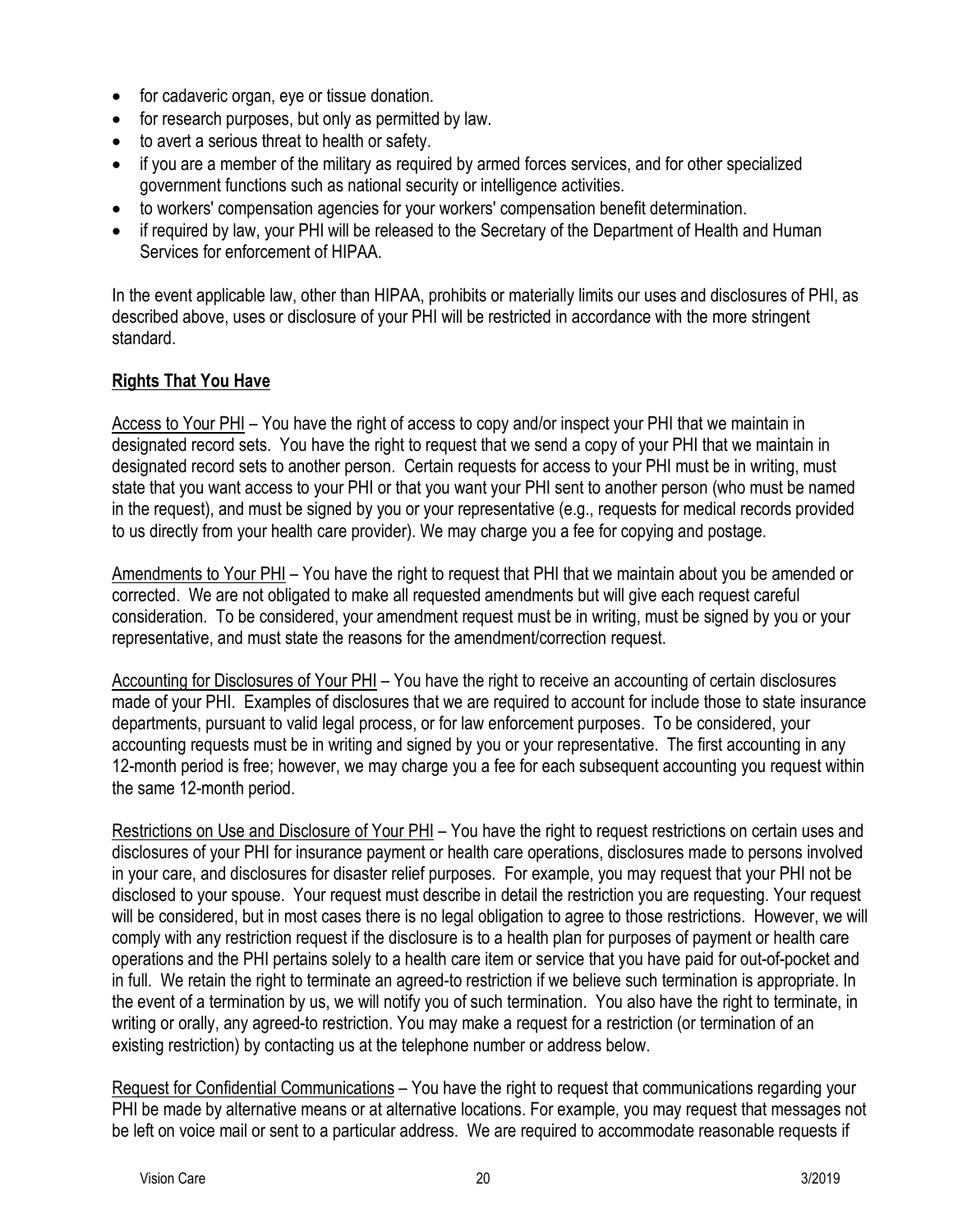you inform us that disclosure of all or part of your information could place you in danger. Requests for confidential communications must be in writing, signed by you or your representative, and sent to us at the address below.

Right to be Notified of a Breach – You have the right to be notified in the event that we (or one of our Business Associates) discover a breach of your unsecured PHI. Notice of any such breach will be made in accordance with federal requirements.

Right to a Copy of the Notice – If you have agreed to accept this Notice electronically, you have the right to a paper copy of this Notice upon request by contacting us at the telephone number or address below.

Complaints – If you believe your privacy rights have been violated, you can file a complaint with us in writing at the address below. You may also file a complaint in writing with the Secretary of the U.S. Department of Health and Human Services in Washington, D.C., within 180 days of a violation of your rights. There will be no retaliation for filing a complaint.

# **For Further Information**

If you have questions or need further assistance regarding this Notice, you may contact your benefits representative in RIT's Human Resources Department. The mailing address is 8 Lomb Memorial Dr., Rochester, NY 14623.

# <span id="page-20-0"></span>**Complaints and Grievances**

You have the right to expect quality care from VSP Preferred Providers. More information is available under "Patient's Rights and Responsibilities" on VSP's web site at [www.vsp.com.](http://www.vsp.com/) Complaints and grievances are disagreements regarding access to care, quality of care, treatment or service. You may submit any complaints and/or grievances, at any time, in writing to VSP at 3333 Quality Drive, Rancho Cordova, CA 95670-7985 or by calling VSP's Customer Care Division at 1-800-877-7195. VSP will resolve the complaint or grievance within thirty (30) calendar days after receipt, unless special circumstances require an extension of time. In that case, resolution shall be achieved as soon as possible, but not later than forty-five (45) calendar days after VSP's receipt of all necessary information. If VSP determines that resolution cannot be achieved within thirty (30) days, VSP will notify you of the expected resolution date. Upon final resolution VSP will notify you of the outcome in writing.

If you are not satisfied with the resolution of any complaint and/or grievance, you may file an appeal in writing to VSP at 3333 Quality Drive, Rancho Cordova, CA 95670-7985 or by calling VSP's Customer Care Division at 1-800-877-7195. You have up to sixty (60) business days from receipt of the complaint and/or grievance determination to file an appeal. VSP will make a determination of an appeal within thirty (30) business days of receipt of all necessary information. If you remain dissatisfied with VSP's appeal determination or at any other time, you may call the New York State Department of Financial Services at 1- 800-342-3736 or write them at New York State Department of Financial Services, Consumer Assistance Unit, One Commerce Plaza, Albany, NY 12257.

# <span id="page-20-1"></span>**Claim Payments and Denials**

Initial Determination: VSP will pay or deny claims within thirty (30) calendar days of receipt. In the event that a claim cannot be resolved within the time indicated VSP may, if necessary, extend the time for decision by no more than fifteen (15) calendar days.

Claim Denial Appeals: If a claim is denied in whole or in part, under the terms of the Policy, the covered person or the covered person's authorized representative may submit a request for a full review of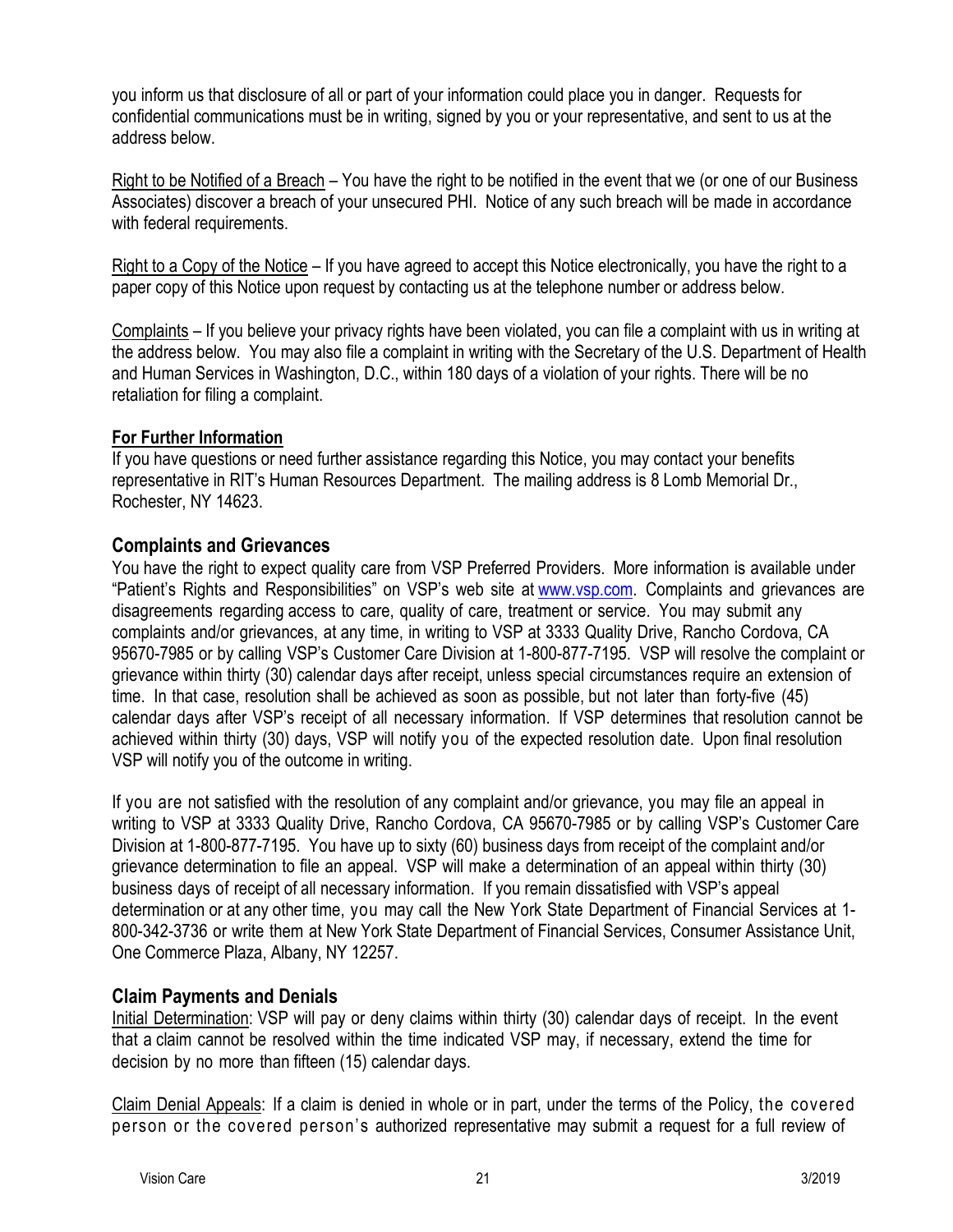the denial. The covered person may designate any person, including their provider, as their authorized representative. References in this section to "covered person" include the covered person's authorized representative, where applicable.

Initial Appeal: The request for review must be made within one hundred eighty (180) calendar days following denial of a claim and should contain sufficient information to identify the claim and the covered person affected by the denial. The covered p erson may review, during normal working hours, any documents held by VSP pertinent to the denial. The covered person may also submit written comments or supporting documentation concerning the claim to assist in VSP's review. VSP's response to the initial appeal, including specific reasons for the decision, shall be provided and communicated to the c overed p erson within thirty (30) calendar days after receipt of a request for an appeal from the covered person.

Second Level Appeal: If the covered person disagrees with the response to the initial appeal of the denied claim, the covered person has the right to a second level appeal. Within sixty (60) calendar days after receipt of VSP's response to the initial appeal, the covered person may submit a second appeal to VSP along with any pertinent documentation. VSP shall communicate its final determination to the covered person in compliance with all applicable state and federal laws and regulations and shall include the specific reasons for the determination.

Other Remedies: When the covered person has completed the appeals stated herein, additional voluntary alternative dispute resolution options may be available, including mediation or arbitration. The covered p erson may contact the U. S. Department of Labor or the State insurance regulatory agency for details. Additionally, under the provisions of ERISA (Section 502(a) (1) (B) [29 U.S.C. 1132(a) (1) (B)], the covered person has the right to bring a civil action when all available levels of reviews, including the appeal process, have been completed, the claims were not approved in whole or in part, and the covered person disagrees with the outcome.

Time of Action: No action in law or in equity shall be brought to recover on the Policy prior to the covered person exhausting his/her grievance rights under the Policy and/or prior to the expiration of sixty (60) days after the claim and any applicable documentation have been filed with VSP. No such action shall be brought after the expiration of anyapplicable statute of limitations, in accordance with the terms of the Policy.

# <span id="page-21-0"></span>**Administrative Claim Procedures**

Claims concerning eligibility, participation, contributions, or other aspects of the operation of the Plan should be in writing and directed to the Plan Administrator; this section does not apply to claims for benefits or services under the Plan because all claim decisions are made by the Plan's insurance company, VSP, to whom RIT has delegated this responsibility. The Plan Administrator will generally notify you of its decision within 90 days after it receives your claim.

However, if the Plan Administrator determines that special circumstances require an extension of time to decide your claim, the Plan Administrator may obtain an additional 90 days to decide the claim. Before obtaining this extension, the Plan Administrator will notify you, in writing and before the end of the initial 90-day period, of the special circumstances requiring the extension and the date by which the Plan Administrator expects to render a decision.

If your claim is denied in whole or in part, the Plan Administrator will provide you with a written or electronic notice that explains the reason or reasons for the decision, including specific references to Plan provisions upon which the decision is based, a description of any additional material or information that might be helpful to decide the claim (including an explanation of why that information may be necessary), a description of the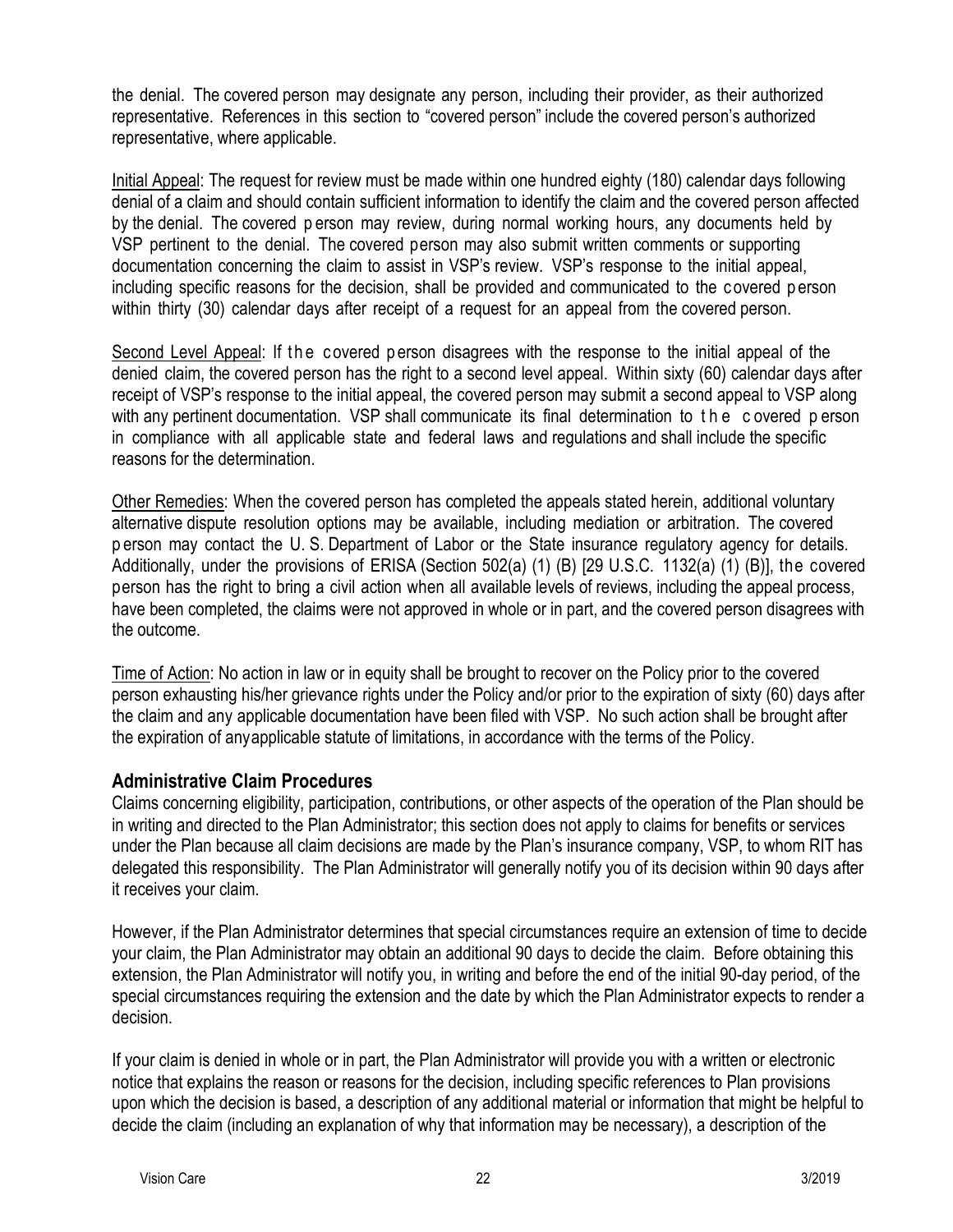appeals procedures and applicable filing deadlines and your right to bring an action under Section 502(a) of ERISA.

If you disagree with the decision reached by the Plan Administrator, you may submit a written appeal to the Plan Administrator requesting a review of the decision. Your written appeal must be submitted within 60 days of receiving the Plan Administrator's decision and should clearly state why you disagree with the Plan Administrator's decision. You may submit written comments, documents, records and other information relating to the claim even if such information was not submitted in connection with the initial claim for benefits. Additionally, upon request and free of charge, you may have reasonable access to and copies of all documents, records and other information relevant to the claim.

The Plan Administrator will generally decide your appeal within 60 days after it is received. However, if the Plan Administrator determines that special circumstances require an extension of time to decide the claim, it may obtain an additional 60 days to decide the claim. Before obtaining this extension, the Plan Administrator will notify you, in writing and before the end of the initial 60-day period, of the special circumstances requiring the extension and the date by which it expects to render a decision.

The Plan Administrator will provide you with written or electronic notice of its decision. In the case of an adverse decision, the notice will explain the reason or reasons for the decision, include specific references to Plan provisions upon which the decision is based, and indicate that you are entitled to, upon request and free of charge, reasonable access to and copies of documents, records, and other information relevant to the claim. Additionally, the notice will include a statement regarding your right to bring an action under Section 502(a) of ERISA. Generally, you must exhaust your internal administrative appeal rights before you can bring a legal action against the Plan. The Plan Administrator has full discretionary power to construe and interpret the Plan and its decisions are final and binding on all parties.